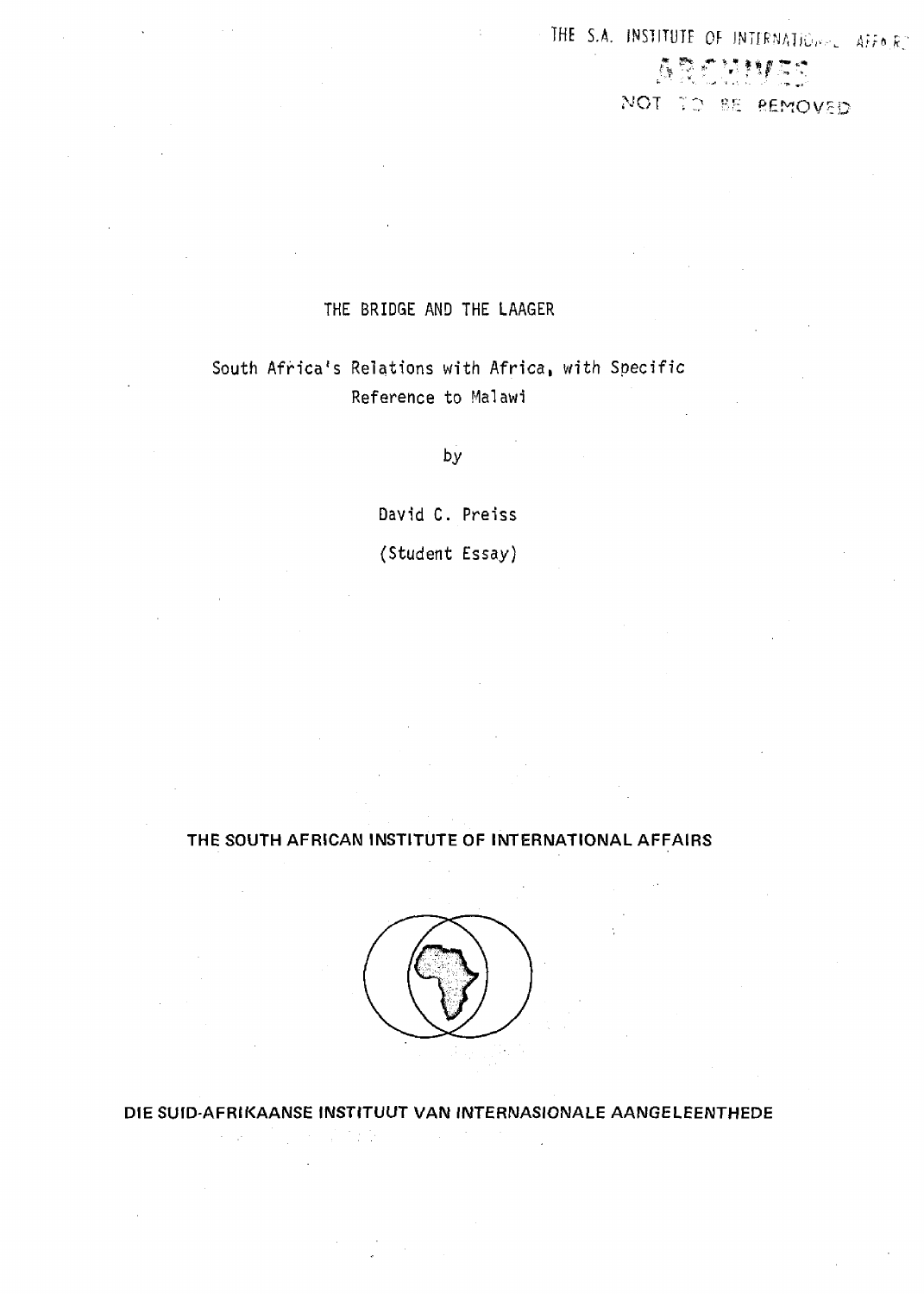Mr. David C. Preiss is a B.A. student at the University of the Witwatersrand, Johannesburg. He submitted this paper as part of his course in International Relations in the second half of 1972. The Institute agreed to issue this paper on the recommendation of the Department of International Relations of the University of the Witwatersrand, and in order to encourage a serious interest among students in international affairs.

As the Institute is precluded by its Constitution from expressing an opinion on any aspect of international affairs, the opinions expressed in this paper are solely the responsibility of the author.

#### ISBN 0 620 00037 6

The South African Institute of International Affairs Jan Smuts House P.O. Box 31596 Braamfontein Johannesburg

September 1973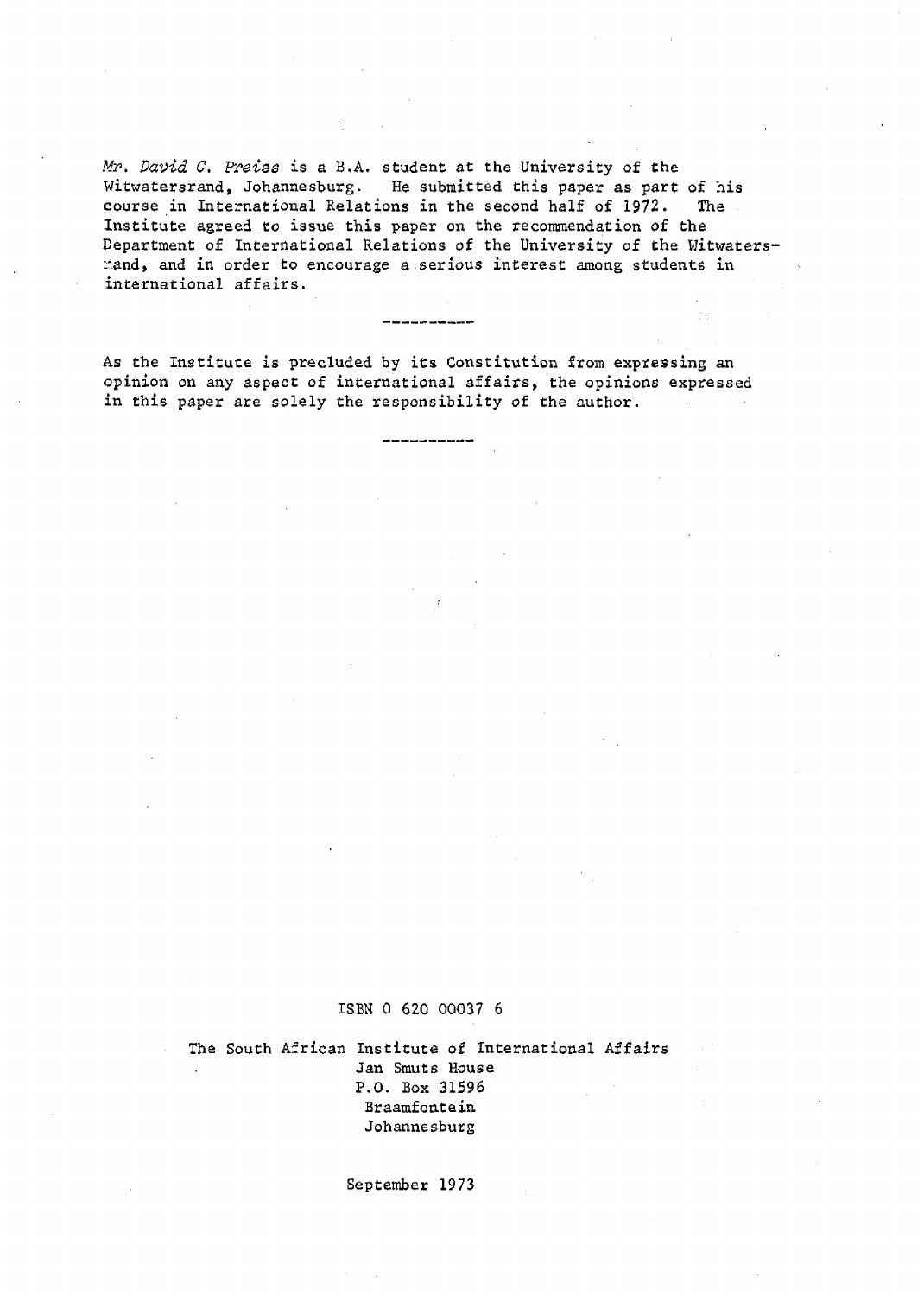#### THE BRIDGE AND THE LAAGER

## South Africa's Relations with Africa, with Specific Reference to Malawi

David C. Preiss

## South Africa and Africa 1945 - 1969 : Background to Dialogue

In 1969 the South African Prime Minister, Mr. B.J. Vorster said, " ... (My outward looking policy is) not a new policy; it is a continuation of the foundations laid down by my predecessors."<sup>I</sup> There have been those who have seen the 'outward looking' policy as a new facet in South African foreign policy. It would be well thus to trace briefly some aspects of South African policy towards Africa to see how continuous the 'outward looking' policy is.

The first point to note is that South African foreign policy has, at least since 1948, been subordinated to the considerations of the ideology of apartheid or separate development and the entrenchment of the white man in South Africa; since "the foreign policy of a country is based on a priori interpretation of her national interests".<sup>2</sup> The dilemma of foreign policy makers in South Africa is how best to "fit" foreign policy into an apartheid framework. As Shaw noted, "(the) substance of white control is not in question, but how to defend and advance it - by external liberalism and internal separation or by external isolation and internal totalitarianism".

. J.C. Smuts, Prime Minister of South Africa (1919-1924, 1939-1948) saw Africa as a unity. He aimed at a federation of Africa including South Africa, the Rhodesias, Nyasaland, Basutoland, Swaziland, Bechuanaland and Kenya. His Pan^Africanism was soon abandoned since Smuts was frustrated by the heterogeneity of population and latent nationalism in Africa. The National Party, then in opposition, had fiercely opposed Smuts fearing that a federation would eventually be dominated by Blacks.

In 1948 the National Party came to power, under Dr. D.F. Malan, who was the first South African Prime Minister not to handle foreign affairs personally. He appointed Mr. Eric Louw to the position of Minister of Foreign Affairs. Both Malan and Louw realised that South Africa had a role to play in Africa, but as a bridge between Africa and the Wast rather than as part of a federation which was Smuts' objective. Malan said in 1948 in Parliament, "We in South Africa, as one of the countries of Africa, cannot dissociate ourselves from the destiny of these countries  $\ldots$ , " Louw wanted a policy of co-operation in Africa to combat communism. He noted that "(the) relationship between South Africa and non-white states in Africa ... should be one of mutually interested parties ..."<sup>3</sup> Malan appointed Charles te Water, as roving ambassador in Africa to improve South Africa's image, but because of her race policies and the dispute over South West Africa, South Africa's overtures were rejected.

Under the next two Prime Ministers, J.G. Strydom and Dr. H.F. Verwoerd,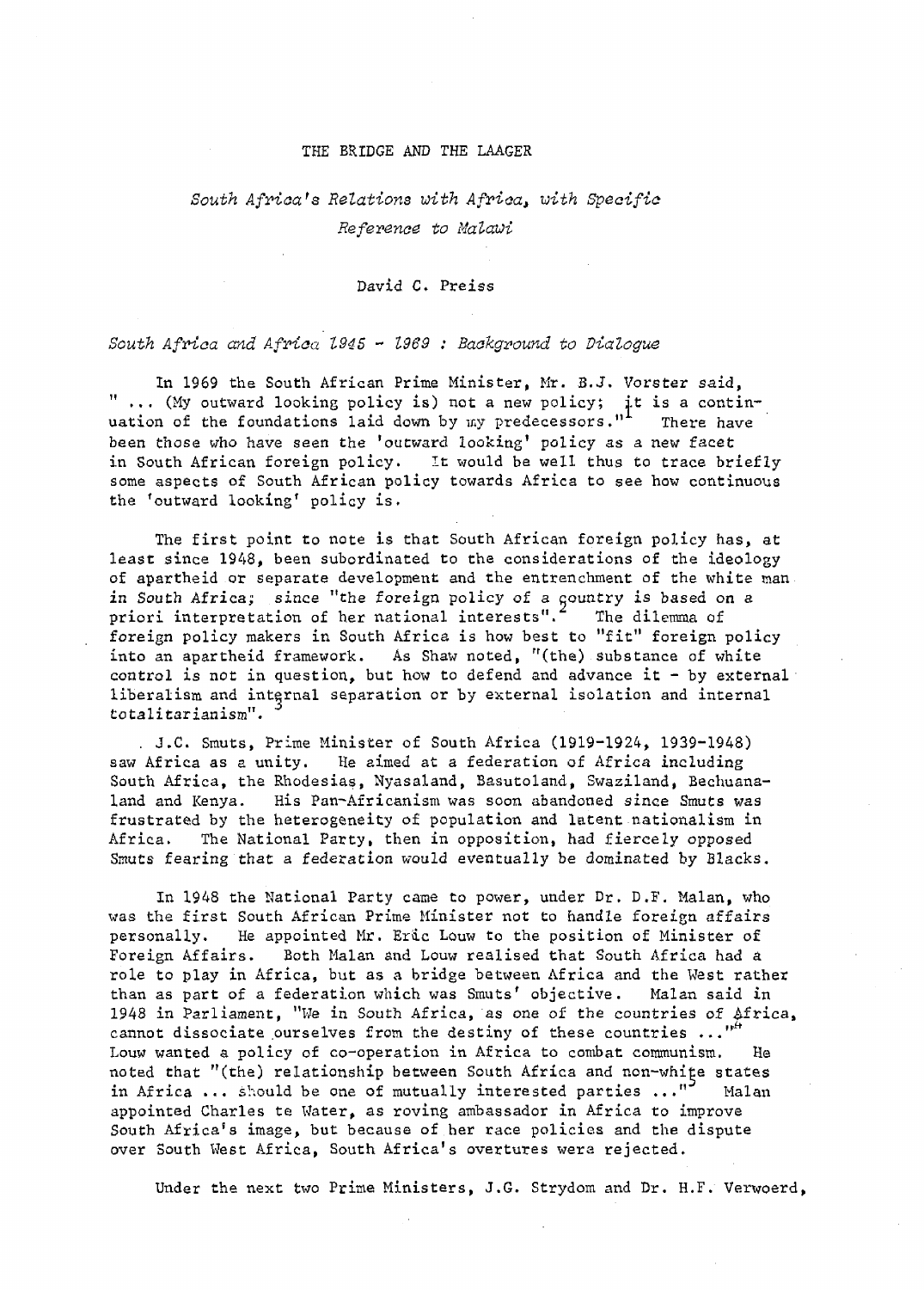South Africa moved into an even more isolated position.

In 1961, South Africa left the Commonwealth formally. . From 1960'' onwards decolonisation in Africa gained pace, and with the proliferation of independent Black States in Africa and their admission to the United\* Nations, increasing pressure was brought to bear on South Africa by Africa and the rest of the world. From 14-24 June, 1960, a Conference of emergent African States was held in Addis Ababa, where the principle of total political and economic boycott of South Africa was accepted. This hard line was confirmed at the Conference in Addis Ababa on ,22nd May, 1963, when the Organisation of African Unity was established. The O.A.U's aims in Southern Africa were threefold. They sought :

1) to give material and financial aid to armed struggle

2) to impose an economic boycott on South Africa

3) to isolate South Africa politically and culturally.

One of the first cracks in this O.A.U. framework came in 1964, when Mr Moise Tshombe of secessionist Katanga asked South Africa for medical aid and food. South Africa was the first- country to exploit this break in the facade of African unity. The O.A.U. took steps to pull the rebel back into line. At the First Assembly of the Heads of State and Government of the O.A.U. in Cairo in 1964, the Committee of Liberation presented a report i .

> Noting ... the consistent refusal of the South African Government to give consideration to appeals made by every sector of world opinion ...

Noting further that the attitude of certain states towards the Government and their continued close relations ... only encourage it to persist in its policies of apartheid ...

Calls on African States to implement forthwith the decision taken in Addis Ababa in May 1963 ...

The O.A.U. received another set-back to its South African policy when Malawi, in 1966, chose to remain in the General Assembly of the United Nations to hear the South African Foreign Minister - the only Afro-Asian state to do so - and also rejected Afro-Asian attempts to wrest South West Africa from South Africa. It should have been clear to the O.A.U. that in addition to Malawi, the former High Commission Territories, because of their geographical location, would be hard pressed to follow the line formulated in Addis Ababa. These States were caught between being Pan African outposts or South African buffer states. ' Zambia, with its copper resources, was able to stand alone, but Lesotho and Swaziland and, to a lesser degree, Botswana were unable to form an economic or military point of view. South Africa has become the supplier of finance to these countries and their dependence on South Africa is great. Botswana has managed to escape the pincer movement, largely because, unlike Lesotho and Swaziland, she is not surrounded on all sides by South Africa. The President, Sir Seretse Khama, is aware of the danger 'Of becoming too reliant on South Africa. "We did not win our independence from Britain," he said "to lose it to a new form of colonialism."

Dr. Verwoerd saw that the only way out of African isolation towards detente was through economic and technical assistance in particular to states, who by reason of geography were poor, undeveloped and dominated by South Africa. This policy showed signs of success when Verwoerd met the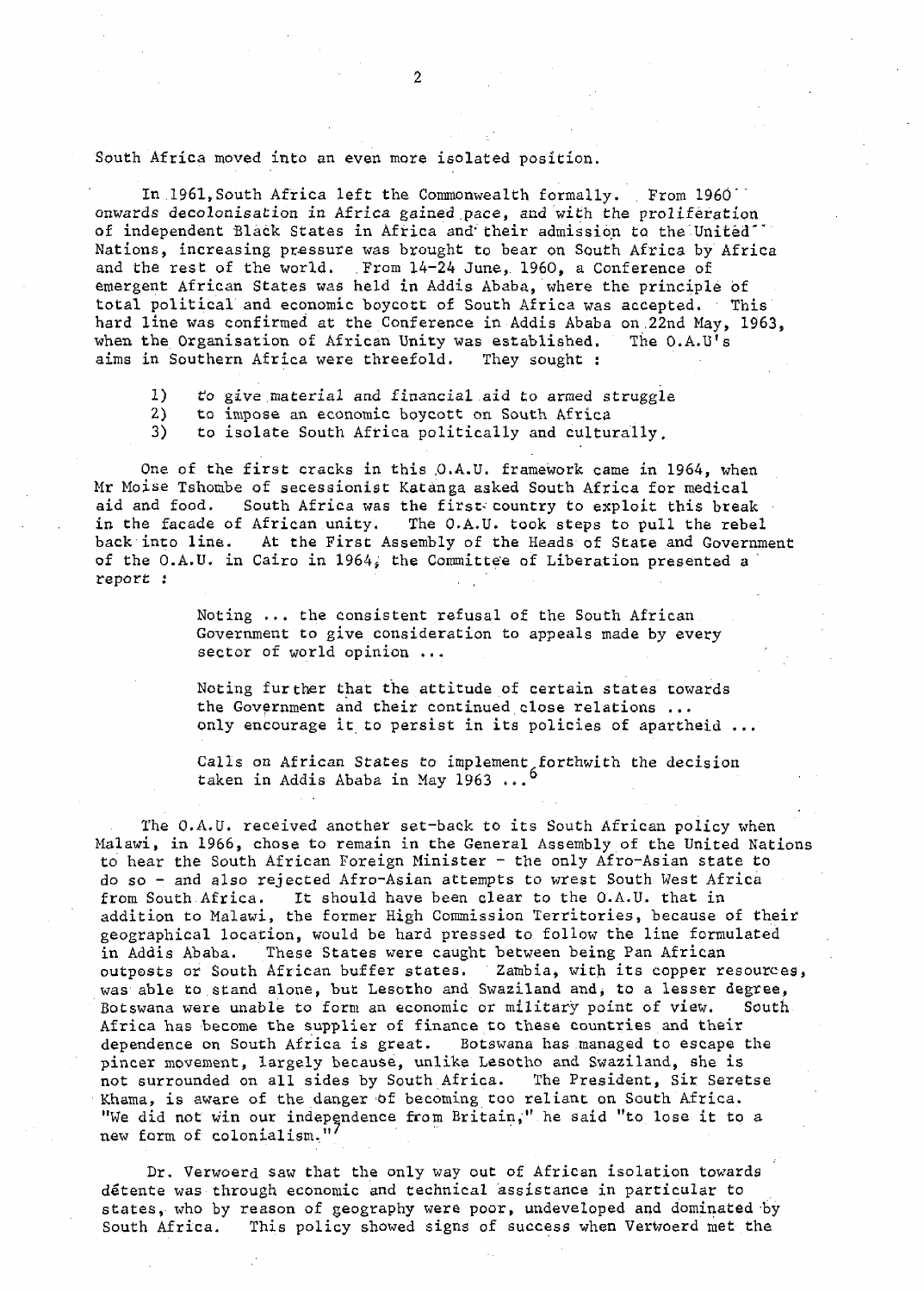Prime Minister of Lesotho, Chief Leabua Jonathan, in Pretoria in September, 1966, just before he (Verwoerd) was assassinated. Dialogue was launched, but it was left to Verwoerd's successor, Mr. Vorster, to expand it.

Malawi is not geographically at the mercy of South Africa as Lesotho and Swaziland are. Yet Malawi has been at the forefront of the move in Africa to accept and to enter into some sort of dialogue with South Africa. It is thus necessary to examine the development of this relationship.

In February, 1967, a three-man Malawian team visited South Africa. On 10 September of the same year, South Africa and Malawi announced the establishment of diplomatic relations. Malawi thus became the first Black African State to enter diplomatic relations with Pretoria. President Kamuzu Banda has on numerous occasions spelled out his reasons for seeking a closer relationship with South Africa. His first motive was an economic one.

"...do you know what would happen if I detached Malawi from South Africa?" he asked. "There would be economic chaos, after that political chaos."  $8$ The following year he remarked that, "We cannot boycott South Africa  $-...$ that would mean the breakdown of Malawi's economy."<sup>9</sup> Banda's second reason is one of reality. "South Africa is here to stay", he said. "It is no use trying to deceive ourselves." His third possible motive was to win support by South Africa for 'Malawi irredentist' claims on Southern Tanzania. Banda\*s fourth reason is a political one. He would hope to soften apartheid by showing White South Africa how well a country can be run by Black Africans. "Let the White people in South Africa visit us, see how we live, see how things are in countries under black government ..."<sup>10</sup> he said. Denunciation of South Africa had achieved nothing, as far as Banda was concerned, except to drive the country further 'into the laager<sup>'</sup>. Banda's last motive is to improve the lot of his nation, if necessary by any means. "My first duty", he said, "is towards my people. If, in order to look after my people, I have to deal with the devil, I will do so." $11$  Addressing the United Nations in 1967, he pointed out that communist countries did not shun diplomatic relations with capitalist nations because their ideologies differed, so why should Black Africa shun South Africa. Connected with this is Malawi's demographic problem - having far too many people for her economy to support or utilise. South Africa has absorbed many of these into her mining industry through the Witwatersrand Native Labour Association (Wenela).

In April, 1969, the Fifth East and Central African Conference was held in Lusaka, Zambia. This Conference produced the Lusaka Manifesto on Southern Africa and was. signed by 13 states, (Burundi, Central African Republic, Chad, Congo (Brazzaville), Congo (Kinshasa), Ethiopia, Kenya, Rwanda, Somalia, Sudan, Tanzania, Uganda and Zambia). The Manifesto was designed to form the basis for future relations between Africa and South Africa, Rhodesia and Portugal. The Manifesto places the onus on the white states in Southern Africa to change their policies and to come to terms with Black Africa. It stresses human dignity and human rights.

Art.  $2 \ldots$  our acceptance of the belief that all men are equal...

Art  $3 \cdot \ldots$  on the basis of these beliefs, we do not accept that one group within a society has the right to rule that society without the consent of all the citizens.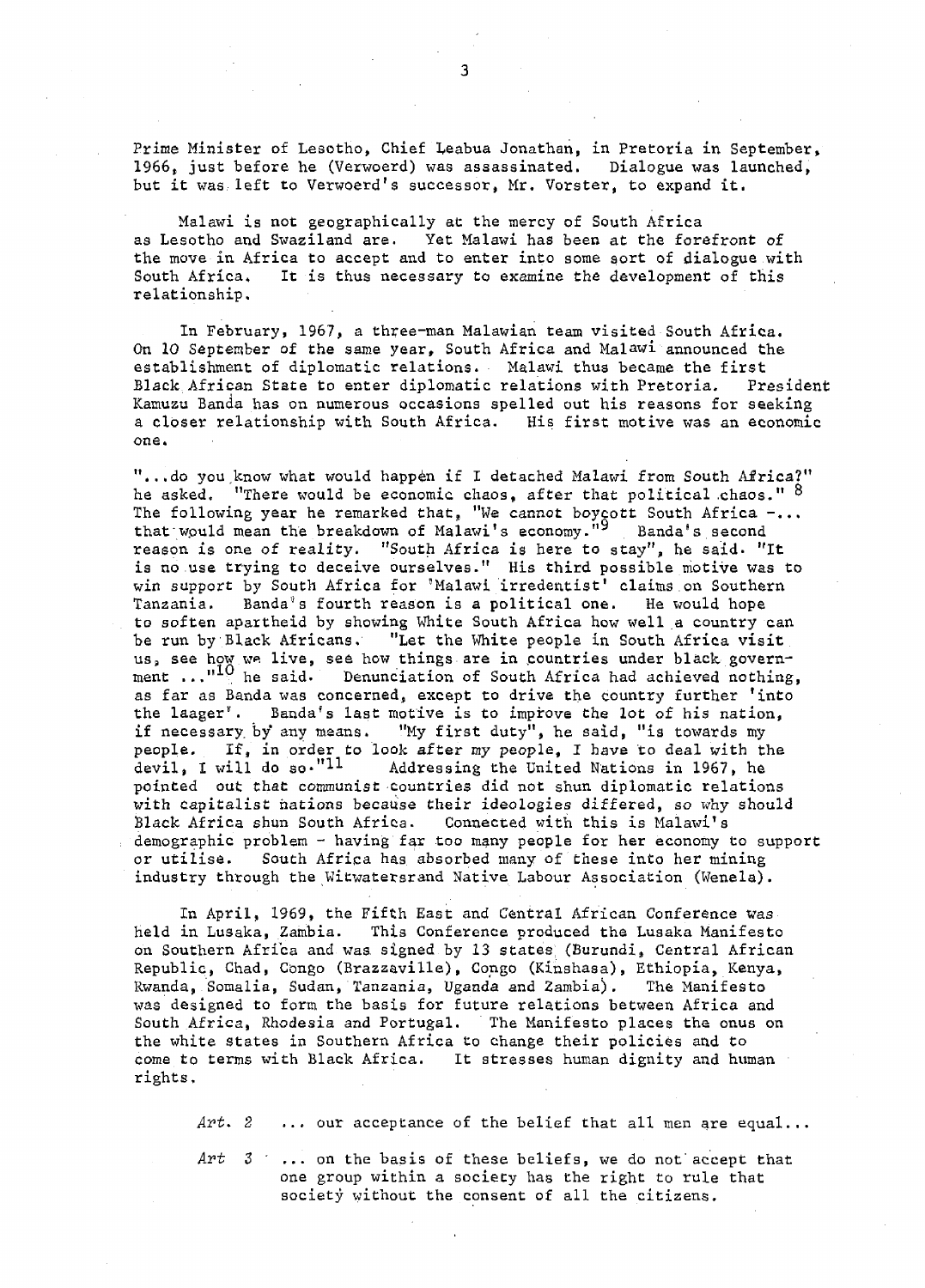Art. 6 ... in ... the Republic of South Africa there is an open and continued denial of the principle of human equality and national self-determination.

Art. 7 We are not hostile to the Administration of these States (that is, South Africa, Rhodesia and Mozambique) because...they... are controlled by white people ... (but rather because they are racist minority administrations) .

Art.  $U$  Liberation of Africa does not mean reverse racism".<sup>12</sup>

The foundations for relations between Southern Africa and Black Africa are laid down in Clause 12. It expresses a preference for nonviolent change in Southern Africa if possible.

> $Art.$   $22$  We would prefer to negotiate rather than destroy, to talk rather than to kill. (However this is not possible)<sup> $\ldots$ </sup> If peaceful progress to emancipation were possible, or if changed circumstances were to make it possible in the future, we would urge our brothers in the resistance movement to use peaceful methods of struggle".

The opponents of dialogue have cited the Manifesto as the only basis for a relationship between South Africa and Africa and that 'changed circumstances' have not yet come about to justify any policy of negotiation, The Lusaka Manifesto was endorsed by the O.A.U. in September, 1969, and by the United Nations in November. It is also said that the Manifesto has committed Black Africa to a policy of dialogue. Peter Enahoro views the Manifesto more as an exercise in counter propaganda. None of the authors of the Manifesto believed that 'circumstances would change' and that dialogue would become.a reality. Whether dialogue is in fact a result of 'changed circumstances', is however somewhat doubtful. . The fact is that the majority of African States are opposed to dialogue, hostility increasing as one moves up the continent. Like Newton's Law of Gravitation, antipathy is the square of the distance.<sup>15</sup>

The South African Prime Minister has said, "We are of Africa, we understand Africa, and nothing is going to prevent us from becoming the leaders of Africa in every field<sup>"16</sup> The latter half of this statement probably accurately sums up South Africa's motives in seeking dialogue. It would perhaps be wise to examine the factors which go to make up the policy of dialogue from South" Africa's point of view. There.are three main aims in the dialogue policy.

South Africa is in an .isolated position at the southern tip of Africa. Besides the Simonstown Agreement, South Africa has no formal defence pacts with any other State. South African foreign and domestic policy is directed along extremely anti-communist lines. Hence South . Africa fears that the communists, be they Russians or Chinese, or any one? else, are interested in the country for strategic motives: ' The closing of the Suez Canal in the Six Day War of June, 1967, has further shown the strategic value of the Cape sea route. Increasing Russian naval movements scrategic varue of the cape sea foure. Increasing Russian have<br>in the Mediterranean and Indian Oceans, have stressed the danger to the Cape sea route. Thus one of South Africa's aims must be to find defence allies and the logical place to do so, is in Africa. South. Africa's concern over the building of the Tan-Zam rail link from Zambia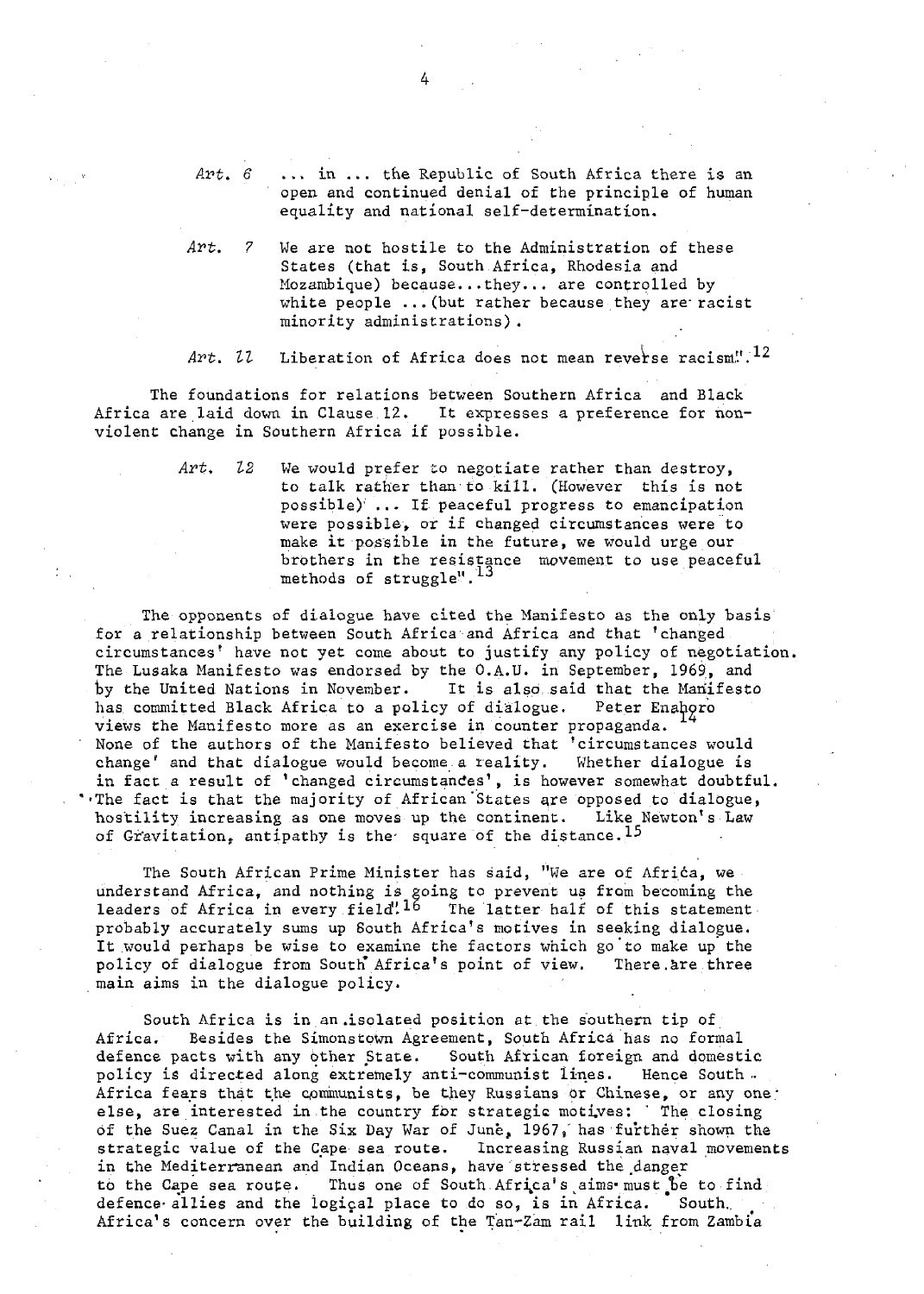to Dar-es-Salaam in Tanzania, financed by Red China, has shown South Africa's fear of communist domination in Africa and the resultant threat to her. So South Africa's first aim in seeking dialogue is to keep communism out of Africa and out of the Cape, sea route.

The second aim is to win, through acceptance by Black Africa, tacit approval for the ideology of apartheid. This would weaken both liberation movements in Southern Africa and also diffuse opposition to South Africa in Western Europe from states like Denmark and Sweden.

The third aim is to create a so-called 'co-prosperity sphere'-in-Southern Africa - to create a common market in which South Africa would be the dominant country. The British entry into the European Economic Community makes this even more urgent  $-$  to give a new outlet for the South African economy. The basis for-the formation of such a system is obvious. South Africa, if it has to, can stand alone economically. Botswana, Lesotho and Swaziland cannot. It is this hold over Botswana, Lesotho and Swaziland, which South Africa wishes to exploit. Through economic,co-operation South Africa can win political approval and support from Botswana, Lesotho and Swaziland. In December, 1969, South Africa, Botswana, Lesotho and Swaziland met to sign a new agreement governing their relations in the Southern African Customs Union, This replaced the old agreement of 1910. Generally speaking the new agreement is more favourable to Botswana, Lesotho and Swaziland, but South Africa's dominance is shown by the fact that she accounts for 98% of the total production of the four countries. It is this economic,dominance which South Africa wishes to extend and through it to win political support. Obviously if the cycle were to be reversed, and political support preceded the economic advantages, this would be acceptable to South Africa.

But South Africa's friends in Africa at the start of 1970 were few. South Africa could see the advantages of dialogue. Could Black Africa? It was thus up.to South Africa's policy makers to spell out their policy to attract attention in Africa, of a favourable nature.

#### A Tentative Start

In May, 1970, Mr. Vorster visited Malawi, but in terms of broader scope for dialogue this had little effect on the rest of Africa. This was shown, by a resolution passed at the Third conference of Non-Aligned States held in September, 1970, in Lusaka. This resolution noted :

> ...that South Africa arrogantly continues to pursue the policy of racial discrimination and apartheid in flagrant violation of various U.N. Resolutions of Human Rights and fundamental freedoms ... Denounces South Africa's so called 'outward' looking policy whose objective is to create by means of economic.and financial pressure a buffer zone of puppet states on its border to defend and entrench apartheid and White supremacy in Southern Africa. $17$

At the same conference, President Kenneth Kaunda, one of South Africa's most implacable enemies made a sweeping attack on colonialism and racism in Southern Africa. "South Africa," he said "is committed not only to the expansion of her so called 'area of co-prosperity' but also to the extension of her influence ... north of the Zambezi. Her objective is to undermine the liberation movement..."<sup>18</sup> President Seretse Khama of Botswana showed his reluctance to fall totally under South African domination.He condemned the proposed renewal o£ British arms, sales to South Africa.Coupled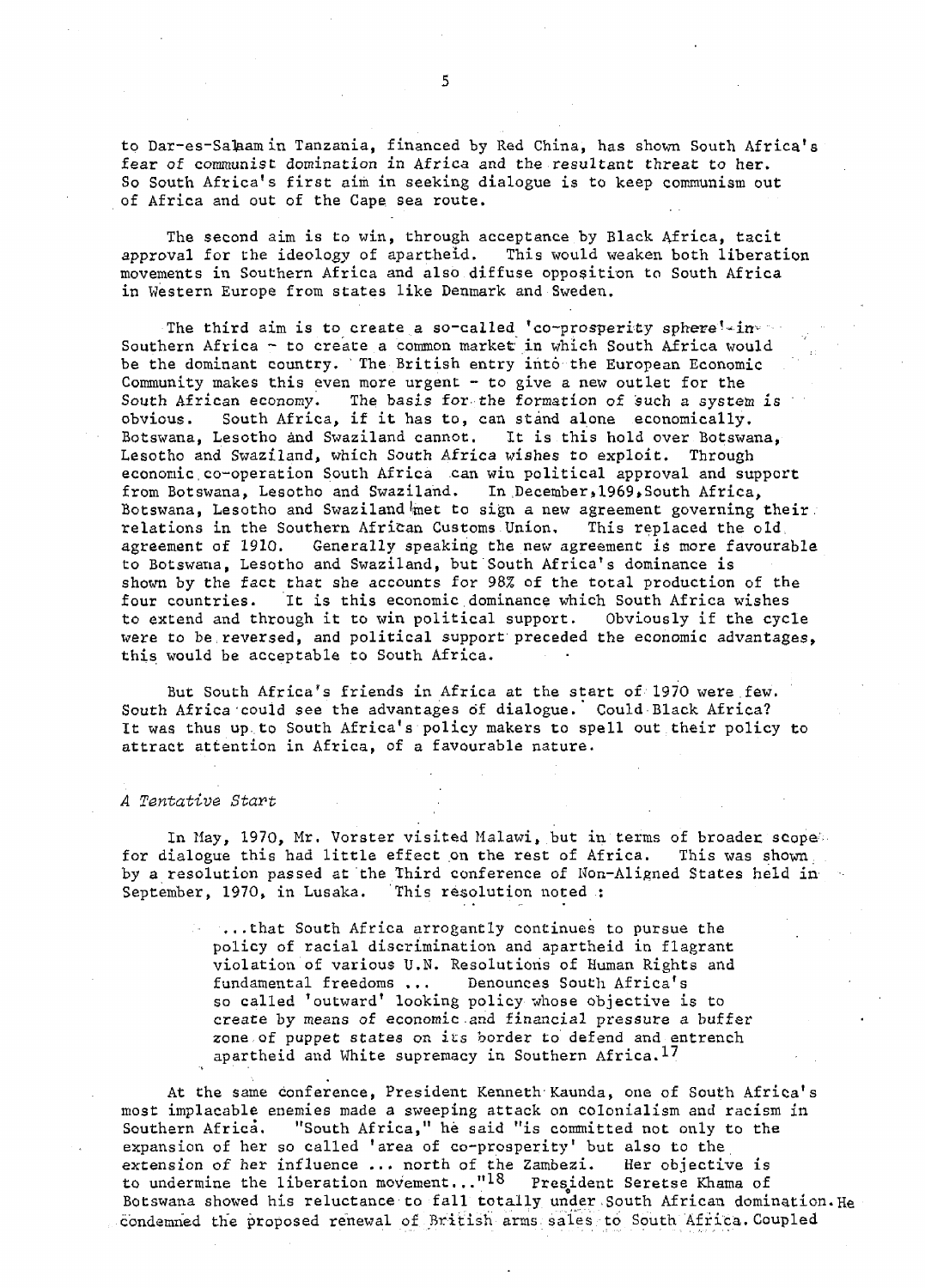with improving relations between Botswana and Gambia, this was a minor setback to the South African Government.

In view of the attitude of the Conference of Non-Aligned States. Mr Vorster decided to clarify his Government's position with respect to the rest of Africa. A year before he had said, talking about South Africa's isolated position since 1948, "I am not afraid to stand alone ... But it is only a fool who would stand alone when he could have company.  $"$ In the House of Assembly he reiterated this. "We have," he said, "a policy of seeking friendship with African States."<sup>20</sup> Mr. Vorster also wished to allay fears in Africa that South Africa would attack Black Africa with force at any time. A year before he had tried to do the same thing. "... no one understands the soul of Africa better than we do, who live in this country ... (We) have no hostile intentions towards any African state. There are few countries ... so fortunate as ... our neighbours they do not have to spend a cent on armaments  $\ldots$  because... they have nothing to fear from  $us...^{21}$  In the House of Assembly, Mr. Vorster went further. "I want to say ... that I am prepared to enter . into a non-aggression pact with any Black State ... in terms of which we shall not attack them..."<sup>22</sup> Of course, a non-aggression pact with African States would serve South Africa's interests in terms of a counter to communist penetration in Africa. President Julius Nyerere of Tanzania • clearly spelled out the O.A.U.'s attitude towards the non-aggression pact When he said in the General Assembly of the United Nations in October, that to talk of non-aggression was \* such nonsense'. Racialism is an . aggression and "it is impossible for us to sign a non-aggression treaty with aggression itself". It seemed very much as.if stalemate had been reached. Dialogue seemed to be confined to Southern Africa.

On 4th November, 1970, President Felix Houphouet-Boigny of the Ivory Coast, provided Mr Vorster with the breakthrough he had so eagerly sought. Speaking in Abidjan he announced that he was in favour of dialogue to cure the political 'leprosy' of apartheid. "We wish to open talks with this country (South Africa)" he said, "but that does not mean we are going to recognise it. Negotiations with South Africa will not be easy but we will be actively patient." $23$  He announced plans to call a meeting of African leaders to urge direct talks with South Africa. He said that force was no use against South Africa and that " the only invasion of South Africa that I would like to see should be that of African diplomats" $\cdot$  24

Reaction from the rest of Africa was immediate. The announcement by President Houphouët-Boigny was a severe setback to the O.A.U. It regarded President Banda as an eccentric and recognised the geographical problems of Lesotho and Malagasy but the 'defection' of the most powerful economic state of the former French colonies, the Ivory Coast, with a population of four million, a budget in excess of \$225m and a stable political situation, was a shock. In Addis Ababa,'the Secretary-General of the O.A.U., Dr. Dialo Telli, said that any assistance to South Africa would only help to strengthen apartheid. The O.A.U. was joined by separate States in their .condemnation of President Houphouet-Boigny. Senegal, Guinea, Cameroun; Nigeria and Tanzania all slammed the policy of negotiation as a betrayal ,to Africa. The A.N.C. in Algeria said that Houphouët-Boigny's move was the 'meanest''blow that the O.A.U. had ever suffered. It could spell the end of African unity. The Senegalese Minister of Culture, Mr Aliovne Sene, said, "... there is no question of starting a dialogue with a racist government".<sup>25</sup> President Nyerere said that dialogue issued "a certificate of respectability to South Africa",  $26$  which could not be tolerated. President Ahmadou Ahidjo of Cameroun rejected dialogue except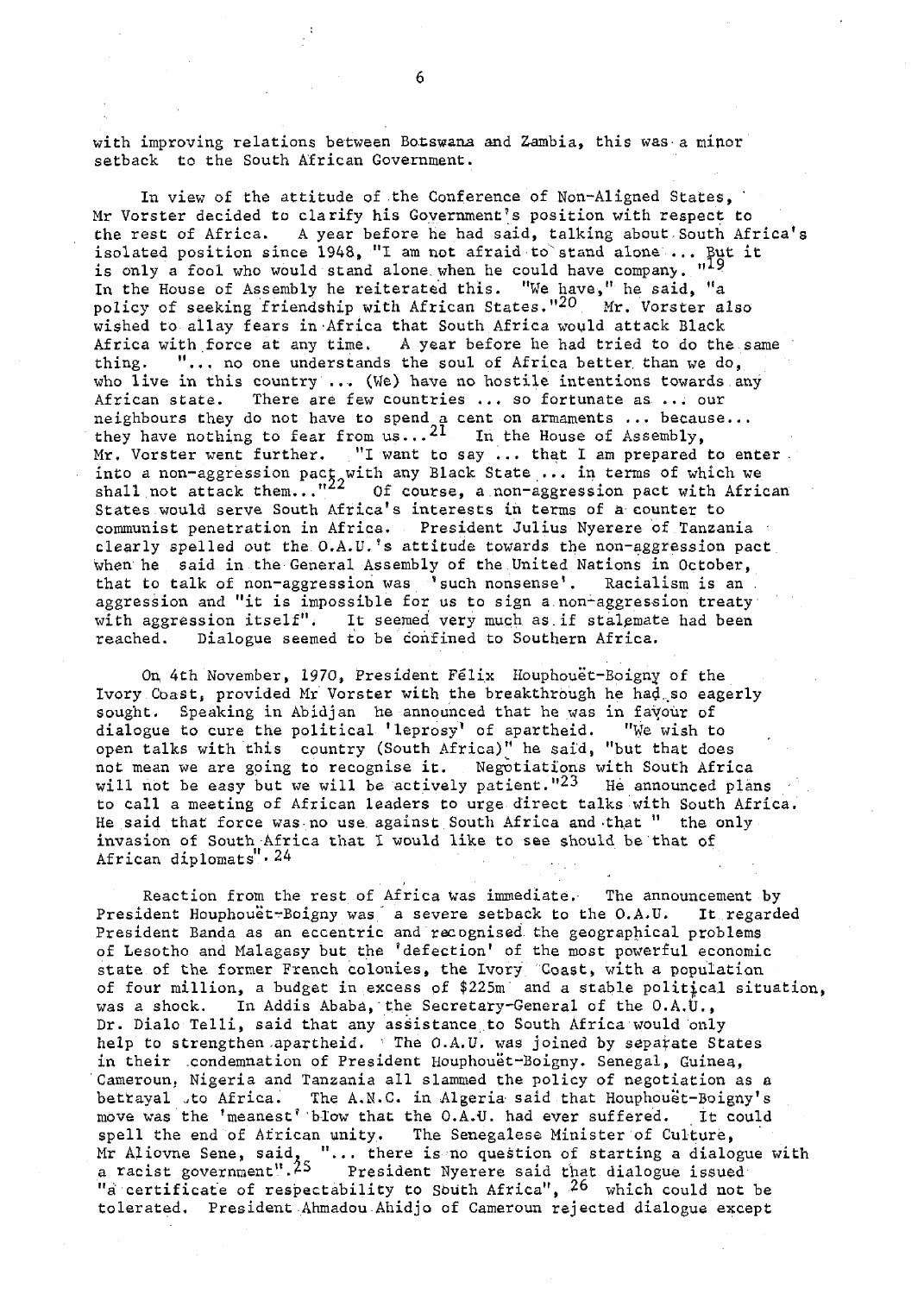on the basis of the 'olive branch' offered to South Africa in 1969, namely the Lusaka Manifesto.

There is still a good :deal of support for Houphouet-Boigny from the rest of Africa. Support came from President Philibert Tsirinana of the Malagasy Republic, President Hubert: Maga of Dahomey, President Bernard-Albert Bongo of Gabon who associated himseJf 'absolutely' with the decision, President Jean Bokassa of the Central African Republic and Prime Minister Kofi Busia of Ghana.

Reaction in South Africa was guarded but nonetheless exuberant.<br>Die Vaderland, in an editorial, noted that the Ivory Coast was 4 in an editorial, noted that the Ivory Coast was 4 000 miles from South Africa and that its policy towards South Africa could not be explained away by economic or geographic dependence on South Africa. Said the editor  $"...$  die Ivoorkus is geen kale Afrika sukkelstaat nie."<sup>27</sup> Die Transvaler, mouthpiece for the Government, said that Houphouët-Boigny's policy ushered in a new era of realism in Africa. It noted his influence in Africa, particularly on ex-French colonies, like Chad, the Central African Republic and Upper Volta all of whom use the Ivory Coast as an outlet to the Atlantic, and Dahomey, which is economically dependent on the Ivory Coast. The hand of France was seen by some to be .behind the" moves towards dialogue. The reason for this was French anxiety to maintain their arms-trade with South Africa and at the same time to remain on friendly terms with Black Africa.

The O.A.U. and the anti-dialogue states received a further setback in late November, 1971, when the Malagasy Republic signed plans with Dr. Hilgard Muller, South African Foreign Minister, for the development of Nossi Be in Madagascar, involving R2-3 million. The Malagasy Government said that the  $0.A.U.'s$  policies were unrealistic, negative and on the wrong path, and for these reasons it had moved closer to South Africa. Despite political differences, Madagascar would still seek co-operation in future. Obviously, given the island's geographic position, reasons for economic co-operation with South Africa are easily explained. Dialogue received a slight setback with the'invasion' of Guinea on 22nd November, 1970. Guinea accused the Ivory Coast and Portugal of being implicated in the invasion and this caused some feeling against the Ivory Coast in West Africa and further mistrust'of colonial powers.

#### Africa Divided

In January, 1971, the members of O.C.A.M. (Organisation Commune Africaine, Malgache et Mauricienne) met to discuss dialogue. Little was achieved but the meeting highlighted the diametrically opposite views of of the two leading states in French-speaking Africa, the Ivory Coast and Senegal.

On 6th April, the new leader of Uganda, General Idi Amin, added his country's name to the list of pro-dialogue states, but carefully avoided incurring the wrath of his neighbours leaving himself an escape route. Speaking at Kampala he said :

> I believe in action and if the heads of state in Africa want to know South Africa, ... they should do so practically rather than just sit in their offices. I would be happy to be the first African President to go to South Africa to see how the people are suffering there ... (with the approval of the O.A.U.)•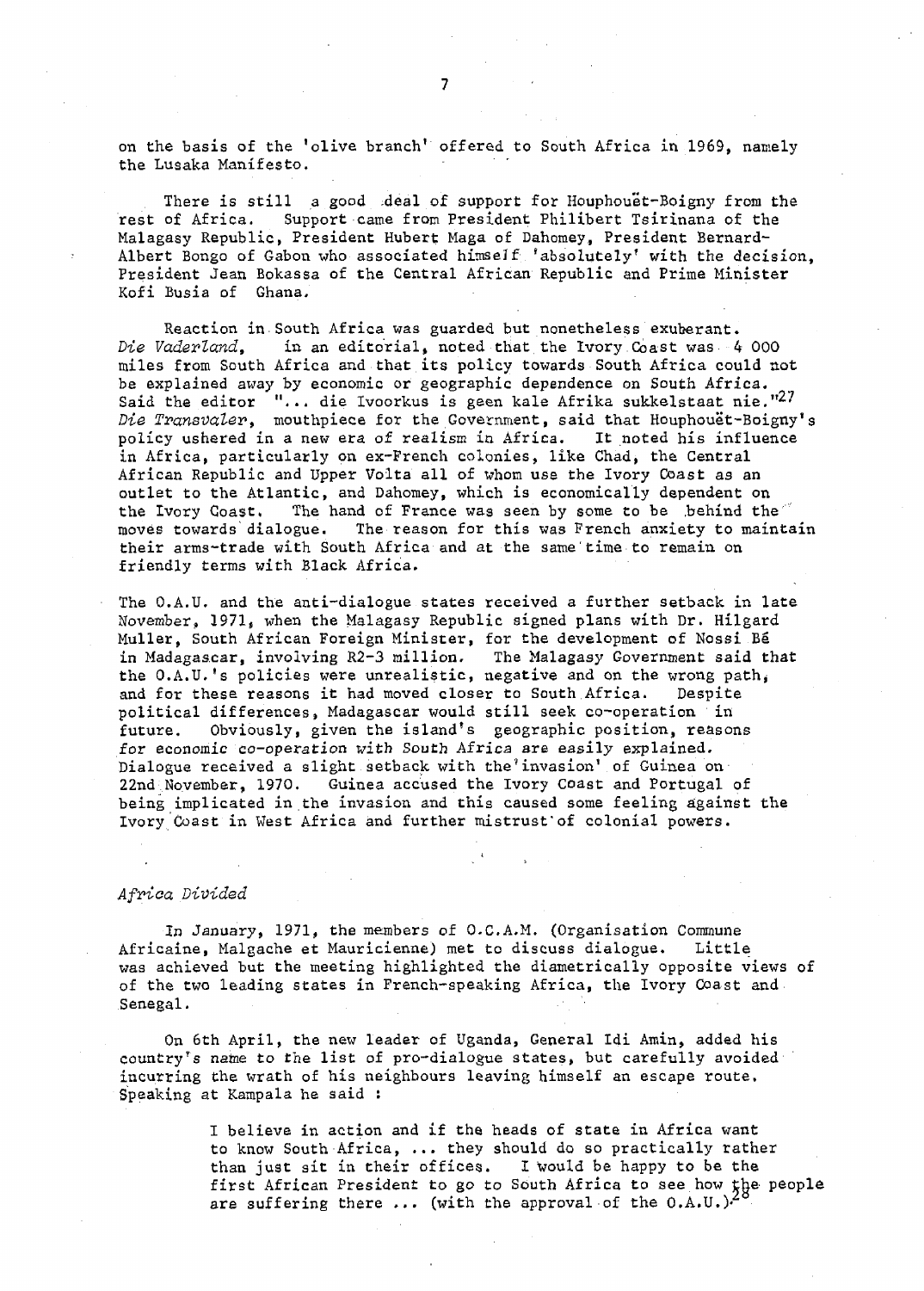This statement was a blow to the  $0. A. U.$  even if it was obvious when coupled with the stand the O.A.U. had taken at its meeting in Addis Ababa in March - that Amin would not go to Pretoria.

Emperor Haile Selassie of Ethiopia defined the O.A.U.'s attitude towards dialogue.

> It will be self deceiving and a waste of time to advocate a dialogue with those who are.not ready to listen because it is obvious that the freedom of millions is not a commodity subject to bargaining. 29

In an interview on March 11, Mr. Vorster made his reply to Haile Selassie,

> We ... want to establish good and close relations with all non-communist countries of whatever colour ..• (When) it comes to to this sort of discussion, the question of colour does not enter into it at all,(because) ... I am at all times prepared to receive leaders of other countries on a footing of equality... I think the simplest way (to implement dialogue) is ... to talk ..» (The) dialogue is not necessarily about differences, but about the many things ... in common... But there is a condition without which the dialogue would not be fruitful : I have no intention of meddling in the other country's internal affairs. And I accept that this is also the spirit in which the other man will approach me.  $30$

Mr. Vorster's statement was welcomed by Houphouet-Boigny and President Jean Bokassa of the Central African.Republic, who expressed his readiness to enter into dialogue and inter-state relations. The Pioneer (Ghana) said, "... there can be no doubt that the advocates of the humane strategy of dialogue have already begun to win the moral round for Africa." . Both Nigeria and Zambia attacked the Ghanaian's attitude and Mr Vorster. The policy of dialogue risked objectionable compromise and there was no point in a dialogue with a country which refused to talk to its own people. Prime Minister Busia defended dialogue as another weapon in the battle against apartheid and a weapon the O.A.U. should consider using. The Cameroun joined Nigeria and Zambia in the anti-dialogue campaign and Africa appeared to be split down the centre. Almost as a coup de grace to the O.A.U. Mr. Vorster announced that President Banda would visit South Africa and he extended invitations to the rest of Africa.

In April, President Houphouët-Boigny reconfirmed his position on South Africa. He said, "... the system of Apartheid outrages us all ... but it is not by force that it will be eradicated."31 He said that he would not yet visit South Africa but was considering a visit at some later date. President Houphouet-Boigny's stand was welcomed by Washington, Paris, London, Tananarive and Pretoria. Mrs. Helen Suzman, M.P. for Houghton, welcoming President Houphouet-Boigny's announcement remarked saliently that she hoped that Mr. Vorster would realise that dialogue would be short-lived if it consisted only, "of his explaining the advantages of apartheid to (President Houphouet-Boigny)", 32

President Houphouet-Boigny's stand was condemned by Tanzania, Zambia and the Congo (Brazzaville) which called it "a stab in the back for the African people struggling for dignity".  $33$  in fact dialogue received its most severe set-back from an unexpected source. In a most undiplomatic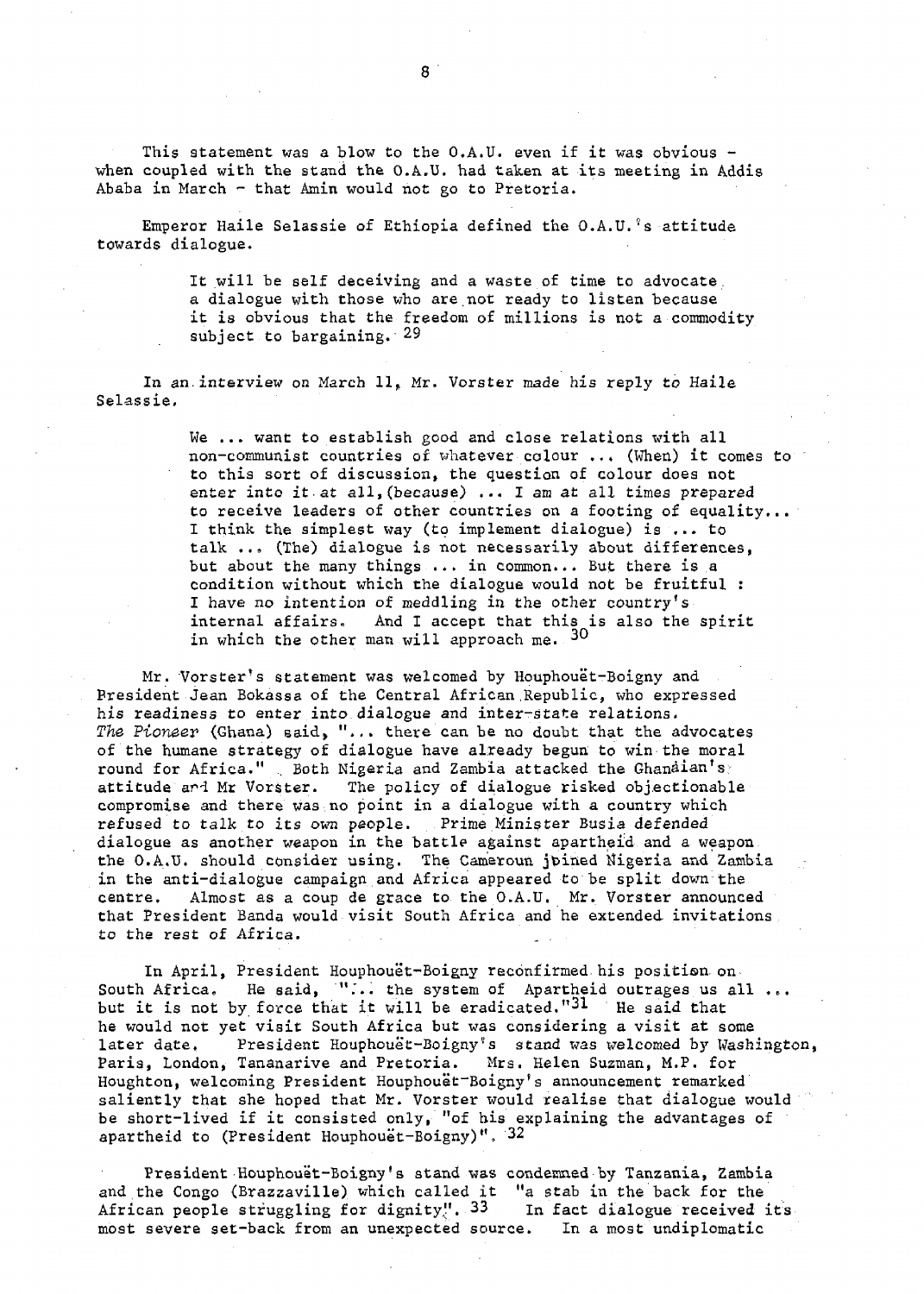fashion Mr.Vorster announced that he had been exchanging letters with President Kaunda of Zambia. Mr. Vorster's lack of discretion inserted an element of real doubt into the dialogue picture.

In May, 1971, the South African Minister of Foreign Affairs, Dr. Hilgard Muller, made his Government's policy towards Africa clear.

... We are part and parcel of Africa ... as Africans we have duties and obligations t'owards Africa, which we fully accept ... The objective of our African policy is .... friendly relations with other African states and co-operation with them in matters of common concern.<sup>34</sup>

(Dialogue) ... has produced good results ... I would like to pay tribute today to the heads of government ... in neighbouring countries ... for the spirit in which they are ... co-operating with us ... Dr. Banda has done pioneering work ...

We welcome the lead taken by President Houphouet-Boigny of the Ivory Coast and some of.his colleagues in advocating a dialogue with South Africa ... We believe that South Africa is able to make an important contribution to the development and security of the continent.

Dr. Muller was supported by Dr. P.S. van der Merwe, Chairman of the National Party<sup>f</sup>s Foreign Affairs caucus, who said that "(Dialogue)... is the only door of hope to progress, and indeed of peace, offered to Africa in the past fifty years".<sup>37</sup> He stressed the threat of Red China through its involvement in the Tan-Zam railway project to South Africa which he described as a "Trojan". Horse".

The O.A.U.'s reply to this feeler for friendship came at its Eighth Summit Conference in Addis Ababa. The Conference was less of a success than it might have been because many O.C-A.M. states did not attend. Nigeria's Dr. Okoi Arikpo said that his country would "oppose to the last drop of its blood that the O.A.U. (should enter dialogue with South Africa)".<sup>30</sup> A motion was passed opposing dialogue by 27 votes to 4 (Swaziland, Malagasy, Lesotho and Malawi), and non-participation by Upper Volta and Togo. The Ivory Coast and Gabon walked out. President Houphouet-Boigny was undeterred. "Resolutely I shall carry on - even if I am alone - a policy of peace in Africa." he said.

In July, President Banda announced that he was going to South Africa, He was supported by President Bongo of Gabon who said, "Those who think we can liberate our unfortunate brothers in South Africa with guns are making a mistake."<sup>"</sup> The Star (Johannesburg) praised President Banda and President Houphouet-Boigny. Their's was a realist's attitude, which realised that Africa is governed by trade, work, food, health and education not by polemics and race politics. "When the currents run deep," the editor observed, "Black and White are on the same side, as Dr. Banda and Mr. Boigny perceive."<sup>"</sup> Dr. Kofi Busia of Ghana reiterated his support for dialogue, and Dr. Banda, as his "moral obligation". He criticised African leaders who rejected dialogue but paid only lip servite to the pan-Africanist O.A.U. Guerrilla action in Southern Africa could escalate to all out African war, something Africa could not afford. Busia was joined in support for dialogue by President Hamani Diori of Niger.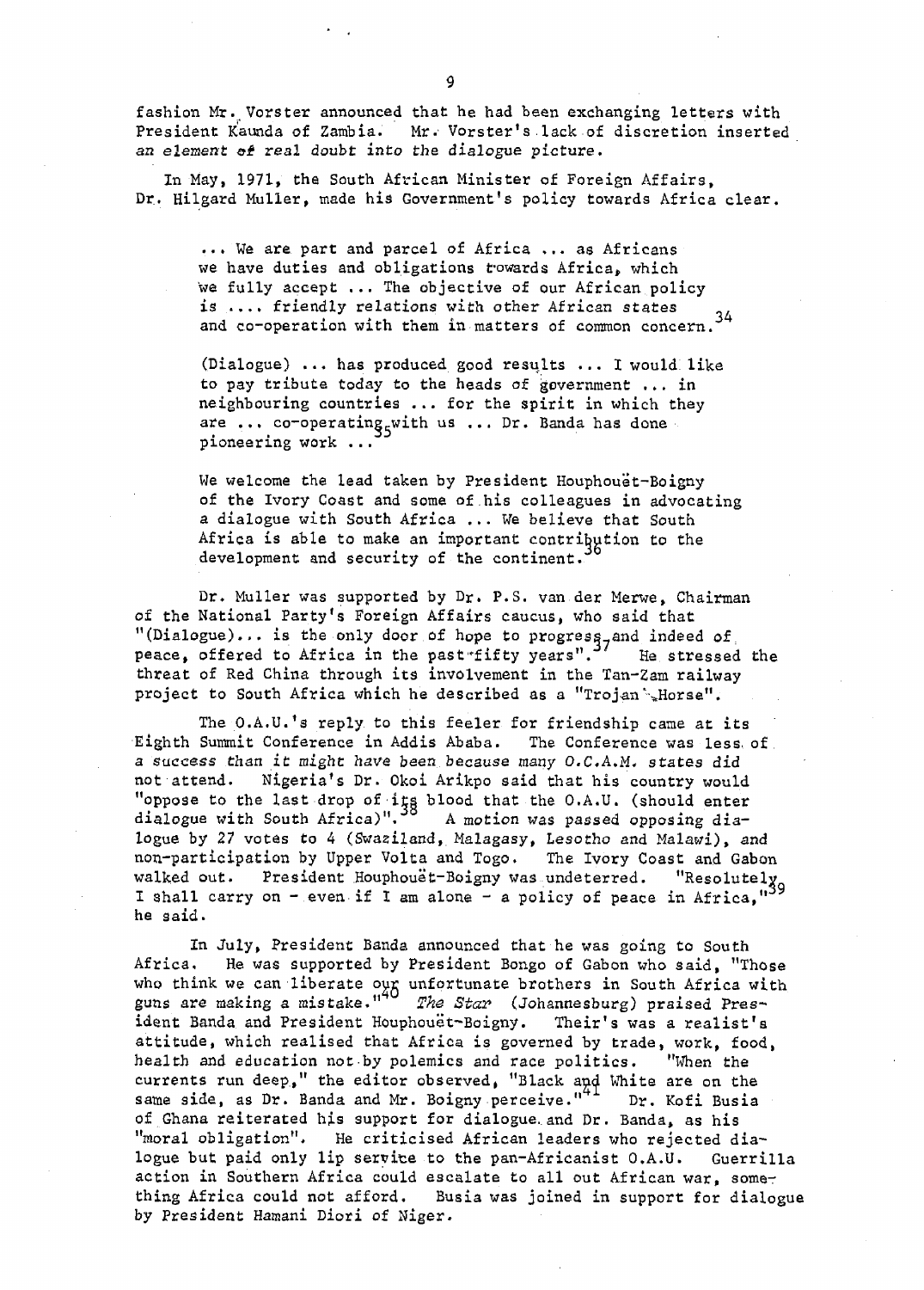#### Banda in South Africa

The hopes of the South African Government pinned on Dr.Banda's visit were articulated by its mouthpiece, Die Transvaler, which suggested that, "Dit kan die wêreld met ander oë na die Republiek laat kyk." 42 Banda was known as being anti-communist, even refusing a R36 million loan from a communist source. This was one 'devil' with whom he would make no pact.

Banda arrived in South Africa on 6th August, 1971, the first head of an African State to visit South Africa, He said that he was coming to see things for himself. He was not going to achieve miracles, or to lecture or preach. The problem of South Africa could not be solved by boycott or war. His was a policy of contact. He referred to a statement he had made in 1958 when he returned to Nyasaland, when he told his people,  $^{\prime\prime}$ I have come to act as a bridge ... between you and the Europeans." $^{14\,3}$ This is how South Africa now could see him.

Speaking to Stellenbosch students, President Banda said, "I reject the idea of force. I reject the idea of isolation ... There is a future in Africa for us all - for the majority and the various minorities." $44$ President Banda rejected the idea that either the United Nations or the O.A.U. should dictate to him how to conduct his foreign affairs.

Speaking to miners at the mine where he had worked as a youth, President Banda said, about the Black leaders who opposed him, "I have defied them and I will go on defying them.<sup>"45</sup> In Soweto he said, "I do not like this system of apartheid but I prefer to talk. Because if I isolate this system of apartheid but I prefer to talk. South Africa and boycott her, I isolate you, my people, my children."46 Banda confirmed Mr. Vorster's line on dialogue, saying, "If we do not agree and we do not meet, how are we going to resolve our problems?"47 After meeting Mr Vorster, he said, "This is how I do things. I don't do things like over there in Addis Ababa."<sup>48</sup> In addition to talks with White Government officials, President Banda met the eight homeland leaders in an historic meeting. Talking about the security of Africa, President Banda said he had no fears of attack from South Africa and supported proposed British arms sales to South Africa to combat communist penetration. He said," I do not want that body of water between Gibraltar... and Singapore to become a private swimming pool of either China or Russia.

Much of the reaction to President Banda's visit - whether for or against took an extreme form. Radio South Africa said that it was a pioneering visit and that the dialogue pattern had been established. Radio Malawi saw the visit as "the culmination of years of sincere effort on the part,of (Banda) - to prove ...that a policy of dialogue and contact is the right policy towards solving the problems of Black and White in Southern Africa."50 The Economist (London) noted that Banda had done more to dent the attitudes and institutions of apartheid than anything else in 23 years. His objective of showing that a Black ruler could be intelligent and friendly had succeeded, The Daily Express (London) noted that "the road to better relations between South Africa and the world must be signposted by more talks (and) more contacts".<sup>51</sup> The Times (London) suggested that a policy the United Nations and the O.A.U. could consider if force failed was to support the Bantustans and to "develop their potential nuisance value to improve the Black man's lot in the Republic".<sup>52</sup> Mr. Japie Basson, United Party M.P., noted that Dr. Banda made apartheid look totally out of place. •

To opponents of dialogue, the visit was a betrayal of African ideas'and made the task of breaking apartheid down more difficult, since it would now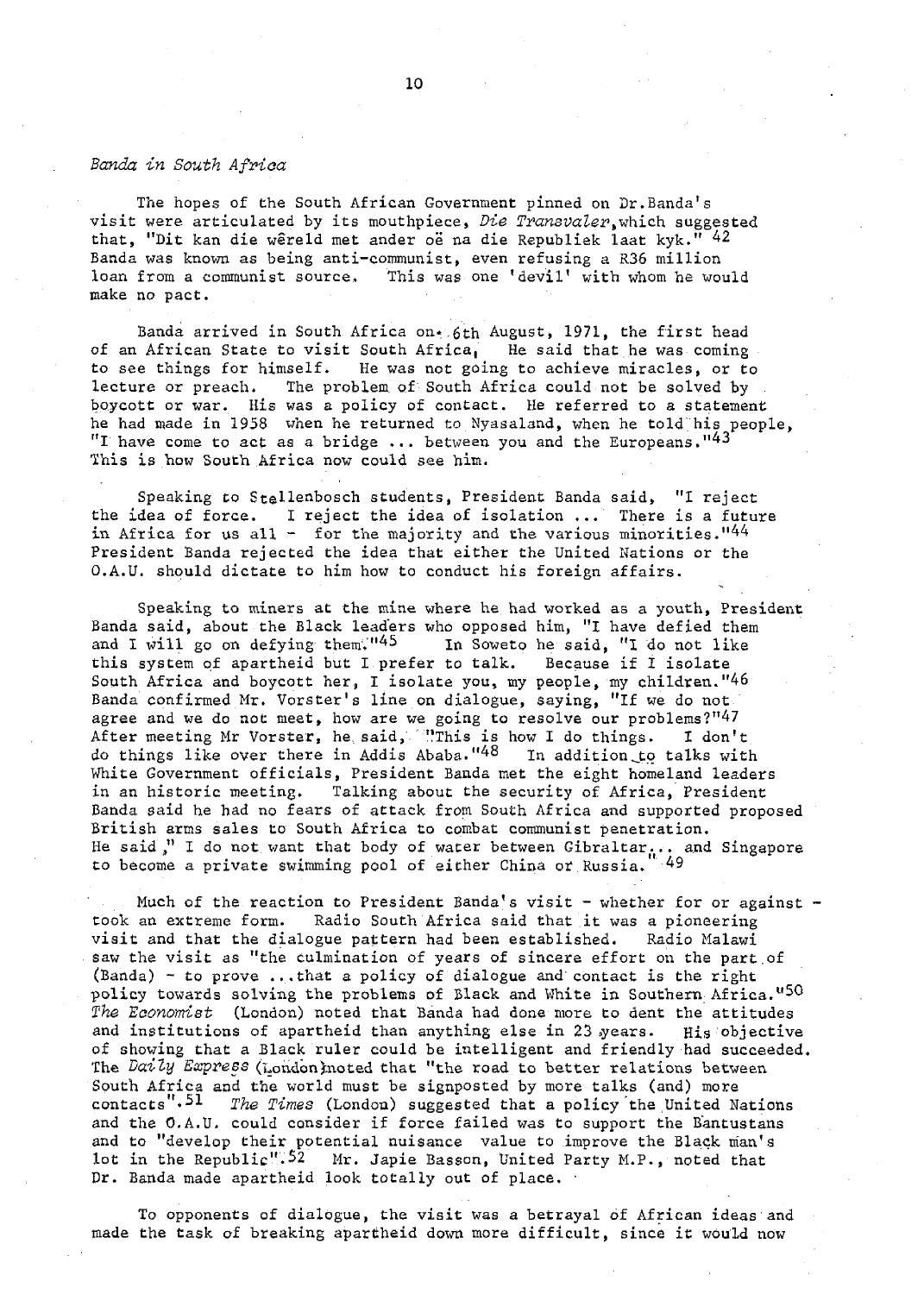"be difficult to question successfully his (Vorster's) sincerity in seeking rapprochement with African c'puntries". It was a betrayal of African humanity for an African leader to engage in dialogue with a government which refused to talk to its own African population. As The Observer (London) perceived it, "It is one thing (for South Africa) to waive every law and convention that they use against their own people to enable them to accommodate a ... black dignitary, and quite another for them to contemplate removing these laws and conventions". The Kenyan Daily News said that if others followed Banda, it would "set in motion a train of diplomatic events that may well make nonsense of Africa's commitment to the liberation of millions ... who still live under ... racist subjugation."<sup>33</sup> Algeria called Banda "an apostle of treason". The Cameroun said that the visit 'makes Africa ashamed'. The Nigerian Daily News saw it as a 'sad chapter' in the history of the struggle of the Blacks against White oppression, colonialism and economic exploitation. The Times of Zambia criticised Banda for compromising with racism in return for economic.aid. The A.N.C. called for Malawi\*s expulsion from the O.A.U. and was backed by Tanzania. But Banda ignored all these criticisms as he had always done and proclaimed the value of the visit to his people on his return to Malawi.

#### Dialogue in Flux

South Africa waited now to see the effects of Banda's visit. In September, 1971, General Amin announced a proposal to send a 10-man fact-finding mission to South Africa. Mr Vorster rejected this proposal but did invite General Amin to Pretoria. The General remained distant but promised to consider a visit. Chief Leabua Jonathan called for greater dialogue on his country's independence day. If there was no dialogue he foresaw violent confrontation as a result of apartheid. The Ivory Coast announced plans to send a team,headed by Mr Kofi Ndia to Pretoria. The delegation arrived on 7th October, 1971, and stayed a week. The dialogue stocks were on the up.

The start of 1972 saw a softening in Senegalese attitudes towards South Africa, but Chad's President, Francois Tombalbaye called for dialogue within South Africa and favoured a boycott of South Africa. This was followed by President Bongo's call for dialogue, but within the .framework of the Lusaka Manifesto. President Nixon of the United States of America called on Africa to aim at peaceful co-existence. "We look towards Black and White-in Africa," he said, "to ... encourage communication between races in Africa." 56

In March, 1972, President J.J. Fouche of South Africa paid a State visit to Malawi. It was not regarded as a highly significant visit as the President has no executive powers, and was viewed rather as'the icing on the dialogue cake'.

In June, a change in the Government of the Malagasy Republic, brought General Ramanantsoato power. He announced that Malagasy was going to review its relations with South Africa, and broke off official links with South Africa. This was described by Professor Willem Kleynhans of the University of South Africa as "a major setback for the outward looking policy", and brought fears that Madagascar would fall under communist influence. The Times of Zambia saw "the sun setting on South Africa's project of dialogue with African States".<sup>33</sup> South Africa, said the newspaper, would never get anywhere with dialogue until she stopped treating her neighbours as if they were 'Eantustans'. A further setback was the refusal of either O.C.A.M. or the O.A. U. to discuss dialogue in their July meetings; This left President Houphouet-Boigny on his own in West Africa.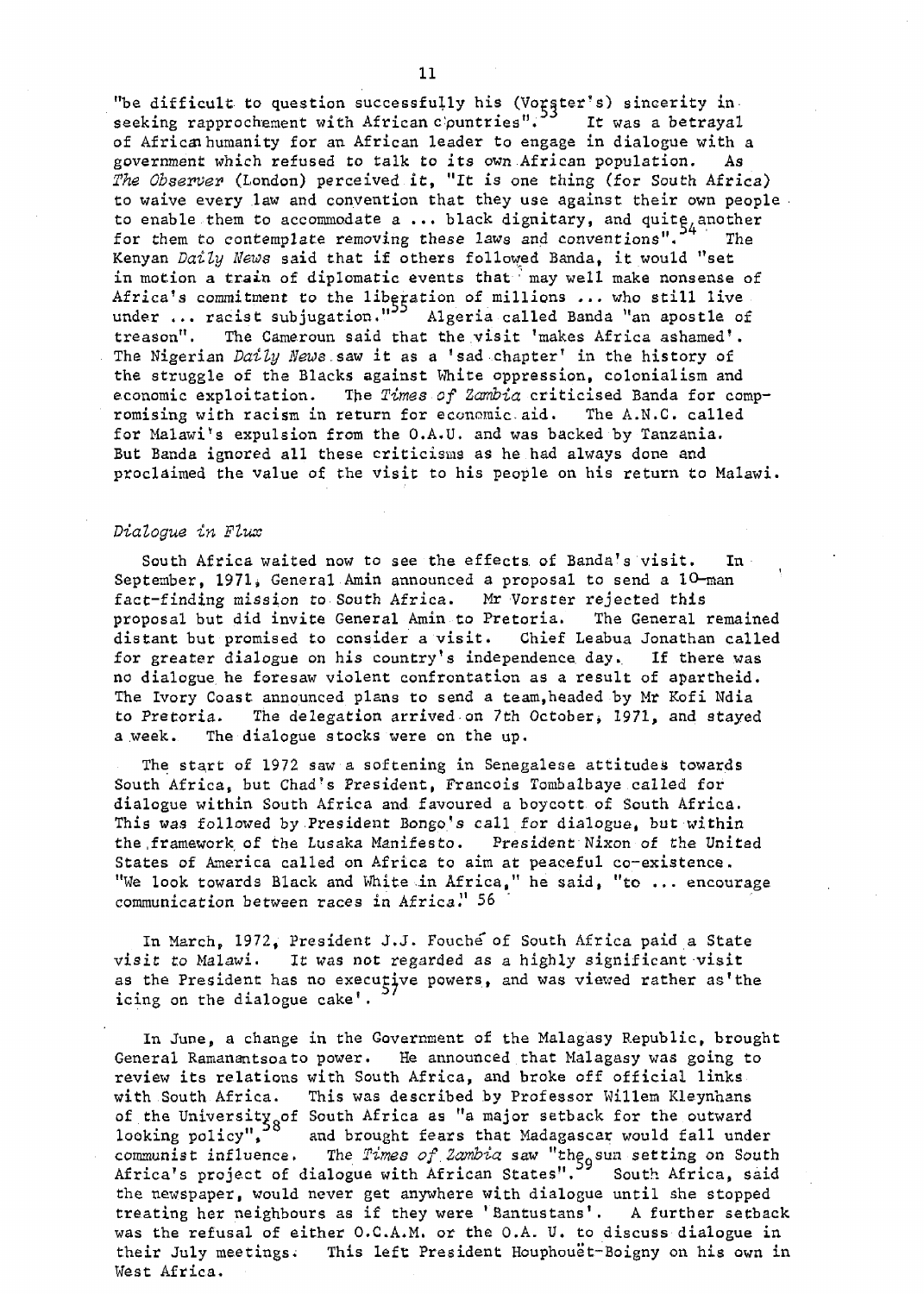Madagascar's considerations of trade agreements with the U.S.S.R. pose a threat to South Africa^ as Pretoria sees it. I£ Madagascar was willing to take South African aid, there is no reason why she will not take aid from Moscow.

#### The Pros and Cons of Dialogue

The division in Africa between those who support and those who oppose dialogue with South Africa, obviously indicates that each side has a different perspective of what is to be gained by such a policy. It would be well to examine what Houphouet-Boigny and Banda expect to get out of dialogue and what it is that persuades Kaunda and Nyerere that such a policy is not in their interests to follow.

As far as states like Lesotho, 'Swaziland and Botswana are concerned, their small size, geographic isolation, encirclement and economic dependence, make an anti-dialogue policy extremely difficult. If they pursued such a policy they could be cut off from the outside world, resulting in economic paralysis.

The most used-argument in favour of dialogue by both President Banda and President Houphouet-Boigny is that since the armed struggle against South Africa has failed dialogue is the only realistic policy, and that threats are counter-productive. Support from South Africa would help check the spread of communism from the east to the west coast of Africa. They point to the multiplicity and disunity of the various liberation movements and at the lack of support they received from Africa, as apathy has set in. Africa certainly does not have the military resources to defeat South Africa. South Africa has more planes than all of Africa, except Egypt, whose planes are needed in the struggle with Israel. The liberation movements' struggle with the 'unholy trinity'. South Africa, Rhodesia and Portugal, has made relatively little progress Reasons often given for this are firstly, the spirit of the regular forces opposing them who having nowhere else to go, are fighting for their land, and, secondly, the savannah country, which is unfavourable to guerrilla activity. Lack of support from free Africa has not aided the liberation cause much either. As guerrilla activity in Vietnam (33 years) and the Middle East (24 years) indicate, the struggle is likely to be a long one, if it continues. Pro-dialogue statesmen would thus abandon the armed struggle.

The anti-dialogue camp is adamant that the armed struggle must continue. Alfred Nzo, Secretary General of the A.N.C. has said, "The substitution of dialogue for armed struggle is a gross betrayal of the peoples of South Africa". The fear in this camp is that dialogue will split Black Africa and destroy the unity so carefully constructed. It hopes to make Western Europe choose between Africa and South Africa and the effectiveness of this lies in being united. Dialogue is a blow to such schemes.

> It will bring much needed comfort to ...Pretoria ... timely relief to the embarrassed Western nations that make blood money by supplying arms to South, Africa and to Africa, nothing but a disastrous split in the ranks of a people already weak enough.

Dialogue would allow South Africa to break out of its position of isolation and to strengthen her-position at the tip of the Continent. Black Africa could never be secure as long as southern Africa, with 40 million people in an area of  $1<sup>3</sup>$  million square miles, is ruled by white racist regimes. Another fear of the anti-dialogue campaign arises from the strategic value of Madagascar and Malawi to South Africa,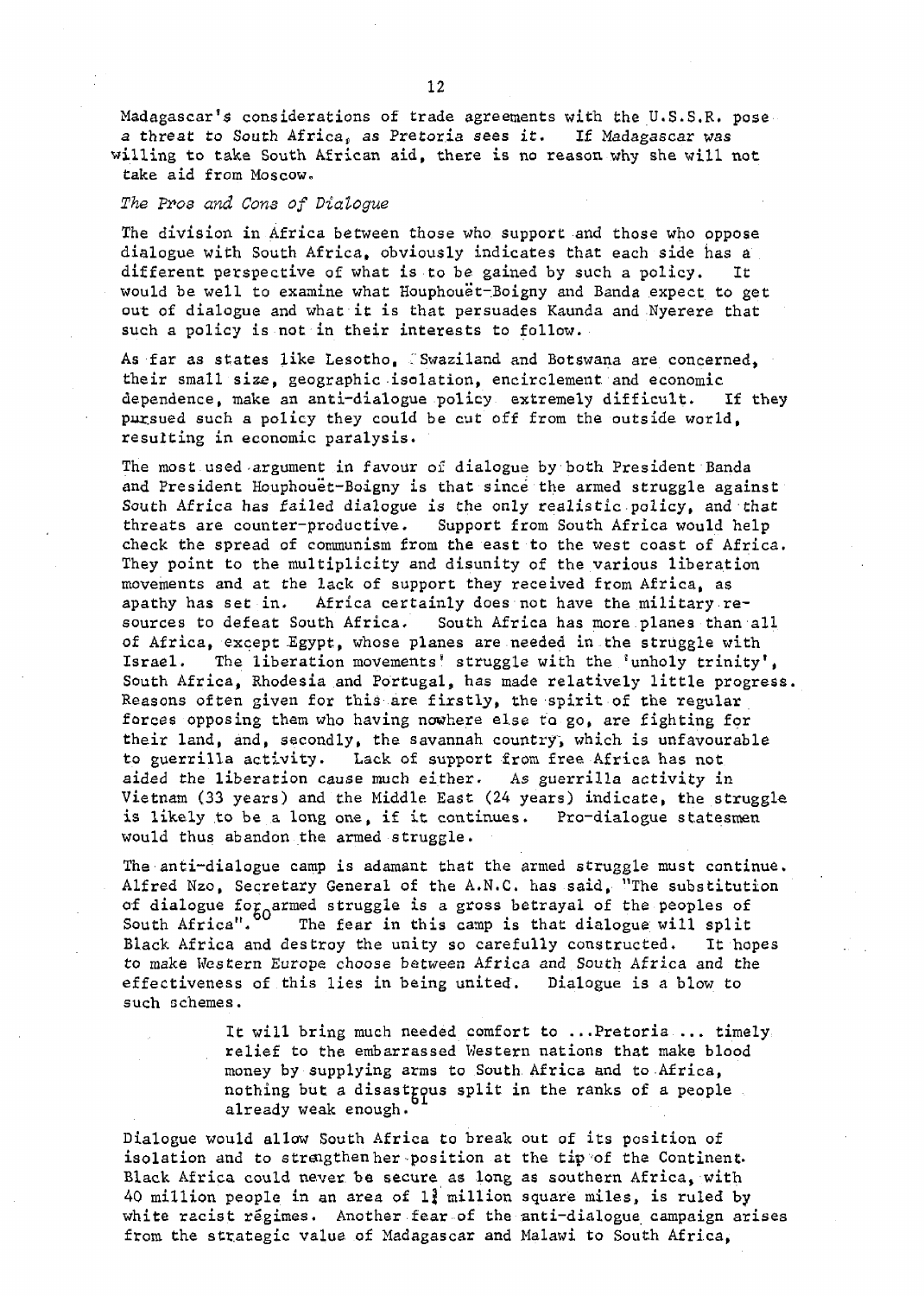particularly in relation to Tanzania. The airport in Malawi is open to the South African Air Force and South Africa has a military attache in Malawi.

The second broad aim of states favouring dialogue is the economic benefits it will bring their countries. It seems that isolation and embargo will not affect South Africa too adversely. Let us examine the benefits which economic co-operation will bring Malawi. South Africa has given Malawi two large loans. The first loan was of £1 million to build the new capital of Malawi at Lilongwe, and the second was £6,4 million to build a rail link from Balaka to Nacala in Mocambique. In the field of trade, Malawi's exports doubled to Rl.l million in the first 8 months of 1968 compared with the corresponding period in 1967. Furthermore the presence at any one time of 80,000 migrant workers in South Africa, has relieved Malawi of the pressure of the population on the land, eased unemployment and even augmented the national income through the wages the workers bring or send home. Finally Malawi et al hope that they will be able to import cheap South African goods.

All these apparent advantages have serious drawbacks. The 'export of unemployment' disregards the cost to the individual worker. The foreign worker in South Africa receives no side benefits such as sick benefit, unemployment benefit, holiday pay or pension. They may:.not bring their families with them. They cannot choose their employer and they live in a racist society. In addition, as far as Malawi is concerned, this export of unemployment is only a temporary measure and aims at no long terms solution of unemployment and overpopulation. As far as South African investment and capital is concerned, it is rarely connected to industry but aims more at mining. Yet it is industry that Malawi needs, to build up its economy and to solve its unemployment problem. The building of a capital and a rail link are relatively non-productive in. such terms. South Africa's investment is usually tied to the use of its own companies and their goods. Such tying is a well known disadvantage to the country receiving the capital. There is a danger of South Africa exporting her discriminatory labour system along with her capital. The final disadvantage is the lack of control a country will have over the ventures sponsored by foreign capital. As far as trade is concerned, there is no market in South Africa for manufactured goods from Africa. There is a further danger that relying on South African goods is to tie the economy too closely to South Africa, with resulting disadvantages. Anti-dialogue states also oppose economic ties because they fear that South Africa will be able to persuade European and American firms to continue investments in South Africa and that South Africa will be able to build markets in Africa to the detriment of the undeveloped states. Anti-dialogue> states point to possible South African interference in those countries to which she has given aid. In 1970 South Africa gave help to Chief Leabua Jonathan, after he had lost the general election of that year. This enabled him to crush the opposition and establish a dictatorship in Lesotho. In the same year, South Africa put pressure on Botswana to abandon plans for breaking out of the South African stranglehold by building a road and ferry link to Zambia. South Africa has also threatened the sovereignty of African States, particularly Zambia. So economic intrusion can lead to political intrusion to the detriment of Black Africa.

The third argument used by those in favour of dialogue (an argument used particularly forcefully by President Banda and Dr. Busia) is that dialogue is just another weapon in the struggle against apartheid - that Black Africa's friendship with South Africa will lead to an abandonment of racialism. They hope that the South African Government will lose its fear of the Black man and liberalise its rule, by their showing South Africa

13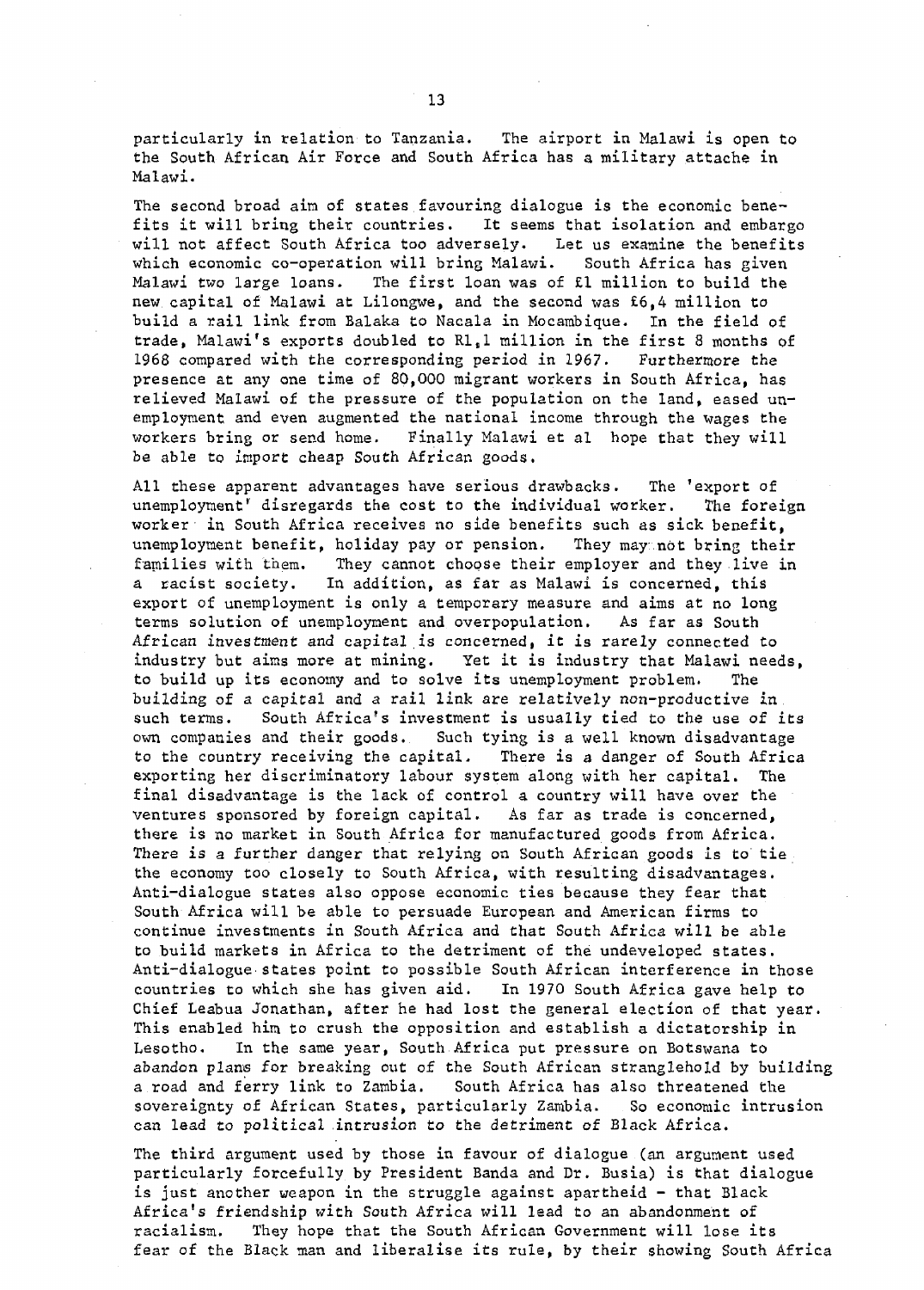that majority rule and multiracialism can work. The stationing of a Malawian Ambassador in Pretoria is given as an example of a crack in the apartheid wall which should be followed up. However, this whole argument seems to be based on false assumptions and facts. Firstly it disregards the ideology of apartheid, which is based on a determination to preserve power for the White man whose privileged position .depends on that power. Secondly there has been no liberalising of South African rule since 1967, when dialogue was first aired; on the contrary the whole apparatus of race legislation and restriction on- civil liberties has been intensified. Far from even easing the burden of the Blacks in South Africa Banda and Jonathan have not even been able to improve the position of their nationals working in South Africa. Thirdly, dialogue will not be about apartheid, as Mr. Vorster has clearly stated, and hence will not be directed towards the improvement of conditions for the Blacks of South Africa. Anti-dialogue states emphasise this. They point to the Lusaka Manifesto, which is clear that until the South African Government enters a dialogue with its own people, Black Africa should not do so. In reply to the argument that Mr. Joe Kachingwe's presence in South Africa amounts to a crack "in the apartheid wall, it is argued that "African diplomats will have the humiliation of being honorary Europeans to escape daily humiliation of being Africans. $^{163}$  The pro-dialogue states' argument that South Africa, by talking to the homelands leaders, is talking to its own people, is spurious. Anti-dialogue states also point out that South African Black leaders are all on Robben Island, serving prison terms and that the Bantustans are not a manifestation of Black self determination. "To pretend that the Bantustans are anything other than servile 'authorities' is to lend authenticity to the South African government's claim that it is handing over power to these areas,  $104$  Is dialogue not  $\mathsf{F}_{\alpha\beta}$  a compromise with apartheid ...(and) a complete betrayal of the long suffering people of South Africa?"65

#### Whither Dialogue?

Dialogue seems to have reached a stalemate with both South Africa and the states in Africa waiting for the other to make the next move. The reason for South Africa's tendency to shelve dialogue for a while seems to be an internal reason. The greatest threat to the outward looking policy comes from Africa\*s two most extreme national camps - Black nationalists in the north and the White verkrampte South African nationalists. It is the latter towards which the South African Government has in the past year found itself obliged to turn its attention. The right wing, emotional election campaigns in recent bye-elections and the shuffling of the Cabinet in a move to the right, through the exclusion of moderate (for South Africa) Mr. Theo Gerdener and his replacement in the Ministry of the Interior by right wing Dr. Connie Mulder,, indicate a pre-occupation in the Government with winning back those who have strayed from the Nationalist flock. Harsh treatment of dissident students, black and white, is another such "kragdadige" stand designed to appeal to the rank and file of Government supporters. The danger of such a swing to the right is obvious. It is likely to draw attacks .on South Africa and on . those who favour dialogue from anti South African states, who will point to the Lusaka Manifesto as the only basis for discussions. A further oppression of South Africa's people will obviously comprise "changed circumstances" but in the wrong direction. Even Chief Jonathan, a pro-dialogue leader, in March, 1972, condemned racial discrimination and said that it had escalated in South Africa to a point "where even the moderates begin to doubt whether force may not be the only solution."66 This swing to the right will undoubtedly ruin any chance the South.African Government has of showing the world that the Bantustans can really work.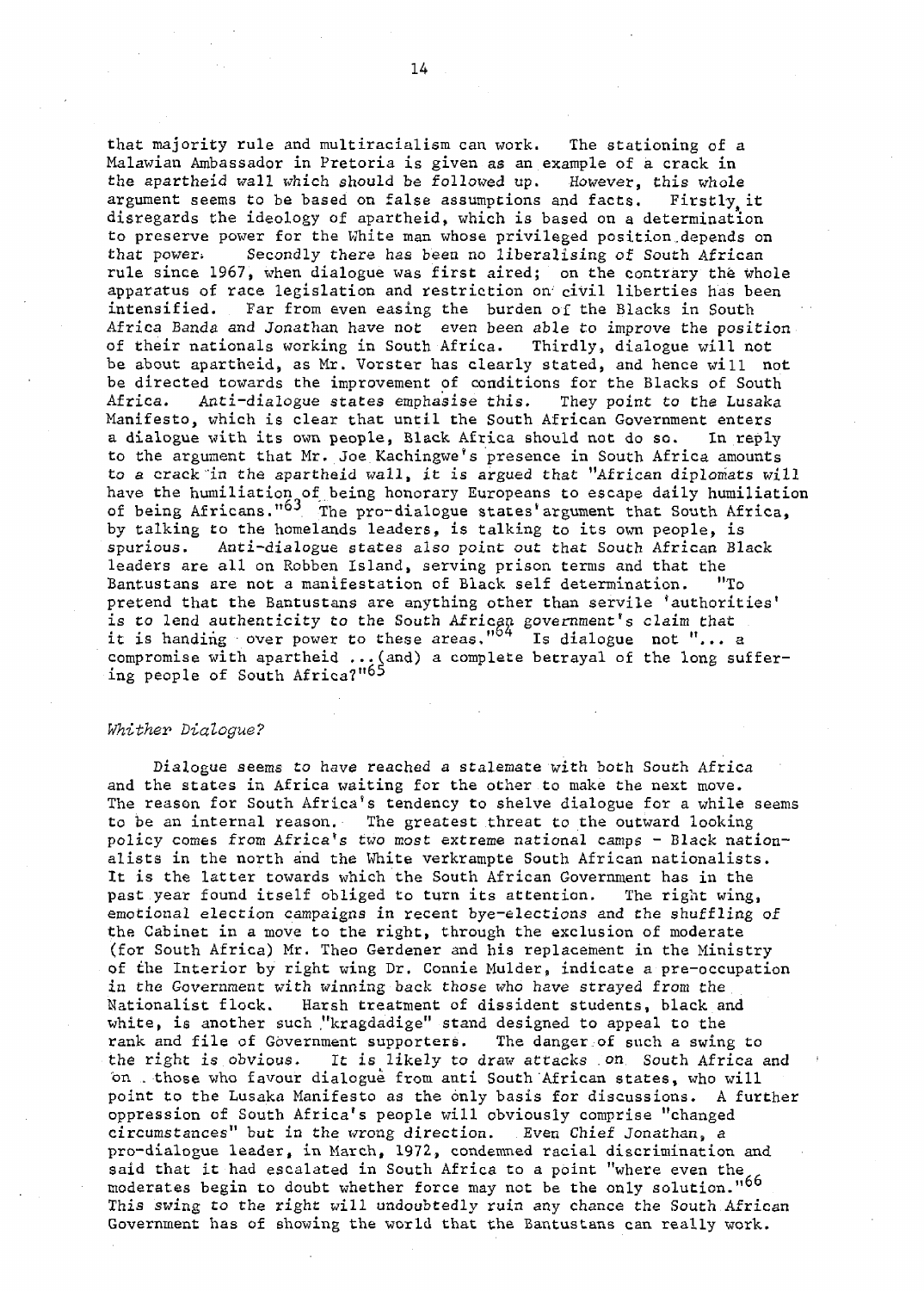Coupled with the refusal by Mr. M.C. Botha, Minister of Bantu Administration, to consider giving any more land than the meagre amount specified in the 1936 Land Act to the Bantustans, this policy is likely, as it has in the past, to antagonise rather than to win friends. Furthermore Mr. Vorster's blunder over the Kaunda letters incident had led many to be suspicious of whether South Africa can be trusted in the field of diplomacy. Such lack of trust can only harm prospective relations.

There remain three other major stumbling blocks to the advancement of dialogue. The first involves (Southern) Rhodesia. Continued support for Rhodesia by Pretoria is seen in Africa as an insurmountable hindrance to dialogue, all things else ignored. The second block is the question of South West Africa. South. Africa naturally wishes to keep South West Africa for a number of reasons, amongst them an.important strategic reason. South West Africa's proximity to South Africa makes her an important strategic area, especially to the liberation movements as a base from which attacks could be made on the Republic. The recent visit of the United Nations Secretary-General Dr. Kurt Waldheim, and the impending appointment of a special envoy by him, indicate a softening in attitudes by both sides to the dispute and a possible political settlement to the satisfaction of all but the extreme wings. The third block is South Africa's support for Portugal's continued administration of her provinces, which the rest of Africa and the world see, as the last of the colonial areas of the world. Colonialism is a particularly nasty swearword in Africa and arouses a great deal of anger and resentment. South Africa's support for Portugal, like that for Rhodesia, and her stand on South West Africa, is obviously related to strategic considerations.

In the same sphere, South Africa has been particularly careful, and should continue to be so, in her relations with Botswana, Lesotho and Swaziland. Any hostile moves could incur, the wrath of Africa and the world. South Africa cannot afford any further world hostility in addition to that she already bears and in particular African anger will destroy all chances of further dialogue. In one area, South Africa has shown herself willing to pressure Botswana, Lesotho and Swaziland, and this is when any of them attempts to break out of their dependence on South Africa. South Africa opposed Botswana's opening of diplomatic relations with the Soviet Union in 1970 and opposed her links with Zambia. Such further interference could well injure the outward looking policy. In addition, for South Africa, Botswana, Lesotho, Swaziland, Malawi and Madagascar occupy strategic positions in Africa,particularly in relation to Tanzania and Zambia, the two countries where the liberation movements have bases to train guerrillas for action against South Africa. This in particular is the reason why British arms sales to South Africa were opposed by Africa, which still does not trust the military power of South Africa. There will be further attempts by Africa to persuade European powers to implement the arms boycott on South Africa. The Tan-Zam railway link from Lusaka to Dar-es-Salaam, built with Red Chinese money, has alarmed South Africa, which fears communist penetration into Central and Southern Africa. This again emphasises the strategic value of Malawi, Madagascar, Botswana, Lesotho and Swaziland and in part explains the two large projects, which the South African Government has undertaken on a regipnal basis to counter the Tan-Zam rail-link. The Cabora Bassa Scheme and the Angola-Kunene project are both strategically placed, hoping to attract settlers to the area and to draw away support from the liberation movements like Frelimo. South Africa also hopes that economic co-operation on a regional basis like this might lead to political co-operation. South Africa feels that it has the necessary natural resources, power, knowledte and economic capacity to help southern Africa. These are her hopes for the Southern African Common Market, where she would hope to and probably would be, the leading partner. With the impending entry of Britain into the Common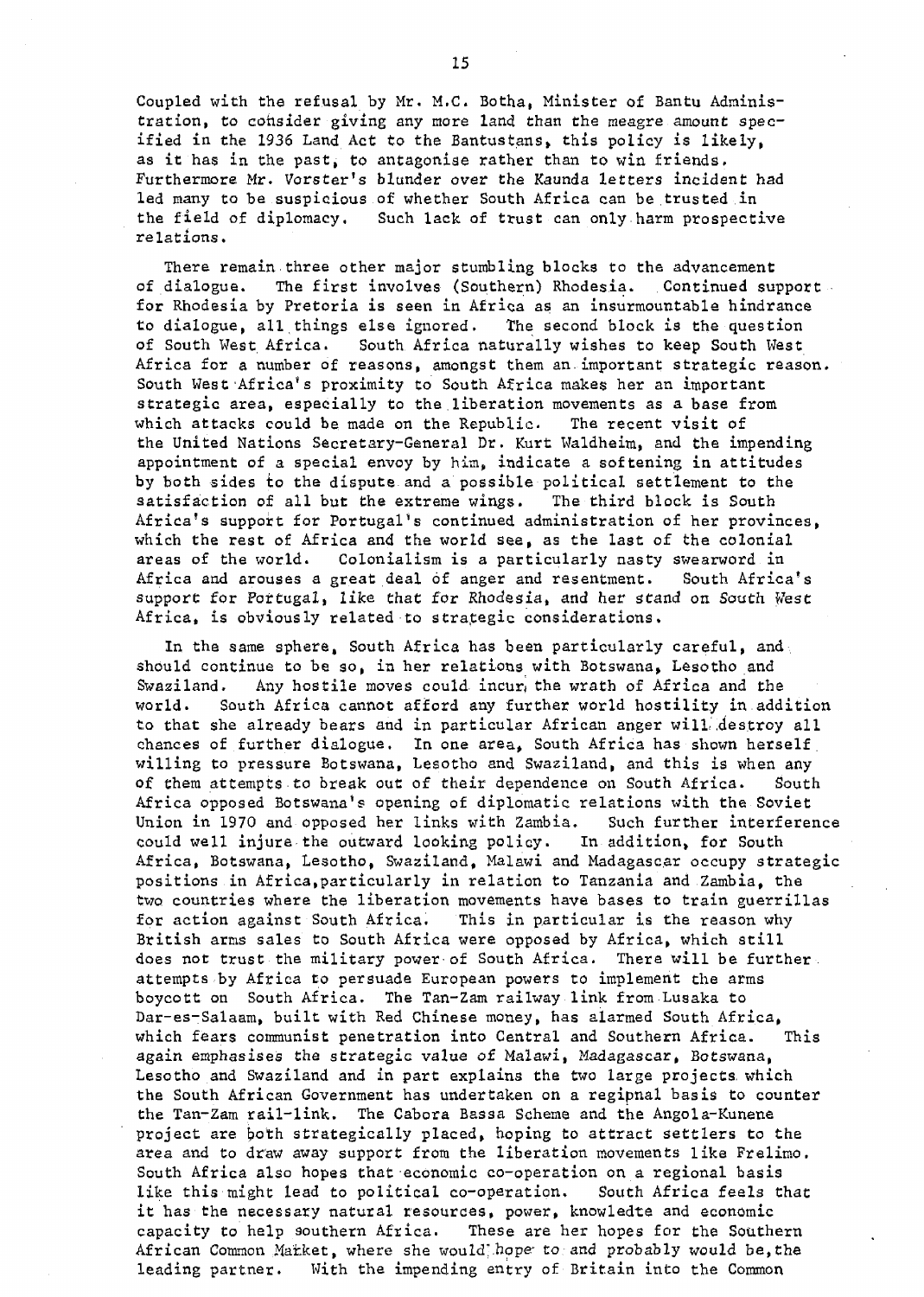Market, such an economic union becomes more important - as an outlet for surplus South African products when Britain's markets become more restrictive. South Africa is prepared to put much effort into such a scheme. The sale of Ferret Scout Cars to Malawi in December, 1971, the first military equipment sale by South Africa to Black Africa, underlines the determination of South Africa to improve her relations with'Africa. The Republic is aware of the terrorist threat to Malawi and feels that she should help. In return, of course, she gains a friend in Africa.

The recent change of Government in the Malagasy Republic and resultant breaking of political links has shown how tenuous the dialogue policy can be. President Banda is old and has no obvious successor. If he were replaced by a younger man in the Kaunda mould, dialogue between South Africa and Malawi would come to an abrupt end. • This is true of most of the pro-dialogue states. Any change in government with a swing to the left could destroy the outward lopking policy. Thus South Africa will have to make efforts in the pro-dialogue countries now, to build up grass roots support for dialogue with her. This would involve economic aid, trade fairs , and propaganda.

The Ivory Coast seems to be alone in West Africa in supporting dialogue, though supported in theory by some other O.C.A.M. States. The recent reconciliation between President Houphouet-Boigny and Guinea's Sékou Touré may well result in less of a split in West Africa and closer ties between the Ivory Coast and her neighbours, with possible resultant moves towards South Africa. It is unlikely that Houphouet-Boigny, having committed himself so far, will back down at this stage.

For anti-dialogue states, the most immediate aim is to pull the dissidents back and to rebuild African unity, at best a facade. The Arab States, particularly Egypt, Black Africa's most powerful military state, will continue to pay lip service to the O.A.U. but will be involved with Israel as they have been for the past 25 years. The possible merger of Egypt and Libya will mean further divergence of funds, from Black Africa's most wealthy state, to the Middle East struggle and a resultant depletion of liberation funds. On the other extreme, were any settlement to be reached in the Middle East, which seems far distant at present, it would include some provision for the opening of the Suez. This will mean a lessening in the strategic value of the Cape's sea route, one of the reasons Britain has resumed arms sales. African states will be less open to persuasion that the Cape is important strategically and less liable to enter the defence pacts South Africa so sorely needs. With Red China's recent emergence from political isolation and her seating in the U.N. South Africa can expect Chinese, attempts to penetrate Africa and possibly one day to seek bases in the Indian and Atlantic Oceans. The prospect of an agreement of this nature between'the U.S.S.R. and the Malagasy Republic is a pointer towards such a threat to South Africa.

Dialogue has had its casualties, but South Africa and some other African states feel it is the only way to stability and progress, which the whole of Africa needs in: the  $1970'$ s and  $1980's$ . Some African states feel that such stability and progress dannot come about as long as southern Africa is dominated by white racist regimes. The alternatives open to Africa and South Africa are threefold. The first is violence, by either side; the second, economic co-operation for political quiescence; and the third, continuing economic relationships, political dialogue and military pressure.<sup>67</sup> Such a policy is optimistic but realistic, and appears to be the one. South Africa and Africa will continue to follow. Change is inevitable in South Africa. What emerges is "that change in South Africa will come not. by design and preparation, but by accident. Whether it be the accident of violence or of contact and dialogue remains to be seen."<sup>T</sup> 68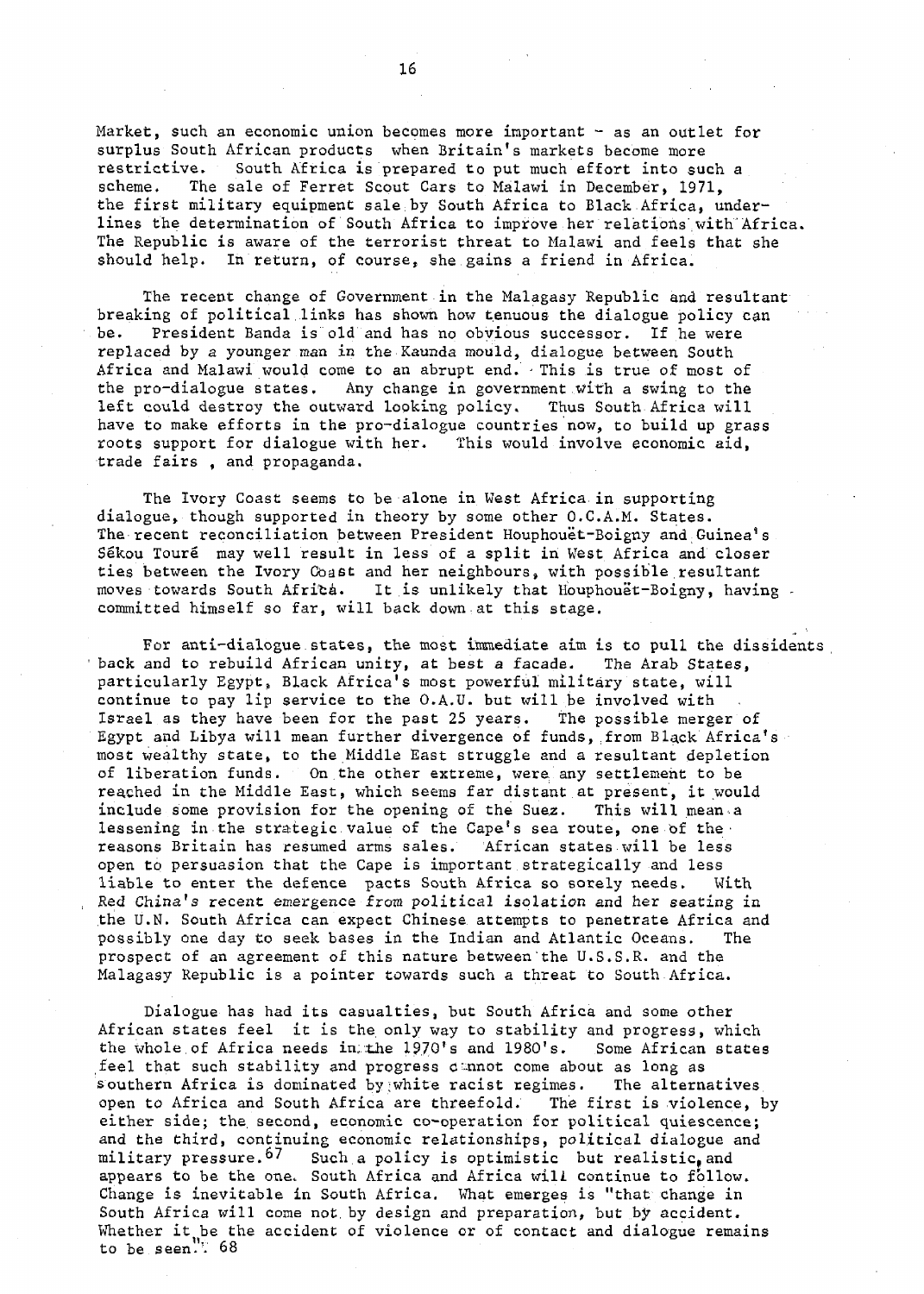#### FOOTNOTES

- 1. Cockram, G.M., Vorster's Foreign Policy, Pretoria and Cape Town, Academia, 1970, p-130-1.
- 2. Olivier, G., "South African Foreign Policy" in South Africa: Government and Politics, Denis Worrall (ed), Pretoria, van Schaik,  $1971_p$  p  $307$ .
- 3. Shaw, T.M., South Africa's Capabilities and the Future of Race Relations. » p5.
- $4 \cdot$  Cockram, G.M.,  $\overline{op}$ . cit, p116.
- 5. Olivier G.» op. cit. , p325.
- 6. Brownlie, I,, Basic Documents on.African Affairs, Oxford, Oxford University Press, 1971, p 372.
- 7. Vandenbosch, A., South Africa and the World, The Foreign Policy of Apartheid, Lexington, University Press of Kentucky, 1970, p279.  $\overline{\phantom{a}}$
- 8. 8. The President Speaks - Press Conference August 29, 1968, ' p2 ,
- 9. 9. Cockram, G.M. op. cit. , p 136. Cockram, G.M. op. cit. , p 136. Cockram, G.M. op. cit. , p 136. Cockram, G.<br>136. Cockram, G.M. op. cit. , p 136. Cockram, G.M. op. cit. , p 136. Cockram, G.M. op. cit. , p 136. Cockram,
- 10. 10\* The President Speaks, op.ci\_t., p 6 .
- 11. 11. Cockram, G.M., op. cit., p 133. Cockram, G.M., p 133. Cockram, G.M., p 133. Cockram, G.M., p 133. Cockram,
- 12; Legum, C. and Drysdale, J., . African Contemporary Record Annual Survey And Documents 1969-1970, London and Exeter, William Chudley and Sons Limited, 1970, p C41-42-
- 13. ibid, p C42,
- 14. Enahoro, P., "Dialogue" in Africa : An International Business Economic and Political Monthly, No. 2 1971.
- 15. Munger, E.S., Notes on the Formation of South African Foreign Policy, Pasadena, California, Grant Dahlstrom/The Castle Press, 1965, p 93.
- 16. Molteno, R., "South Africa's Expansion Policy" in Reality, March 1972, p 19.
- 17. Resolutions of the Third Conference of Non-Aligned States, Johannesburg, South African Institute of International Affairs, p 6 -1,
- 18. ibid., p 32 .
- 19. South Africa in the World, Pretoria, Suid Afrikaanse Akademie vir Wetenskap en Kuns, 1969, p 99\*.
- 20. Debates of the House of Assembly (Hansard), -15 September 1970, Col. 4209.
- 21. South Africa in the World , op. cit., p 102.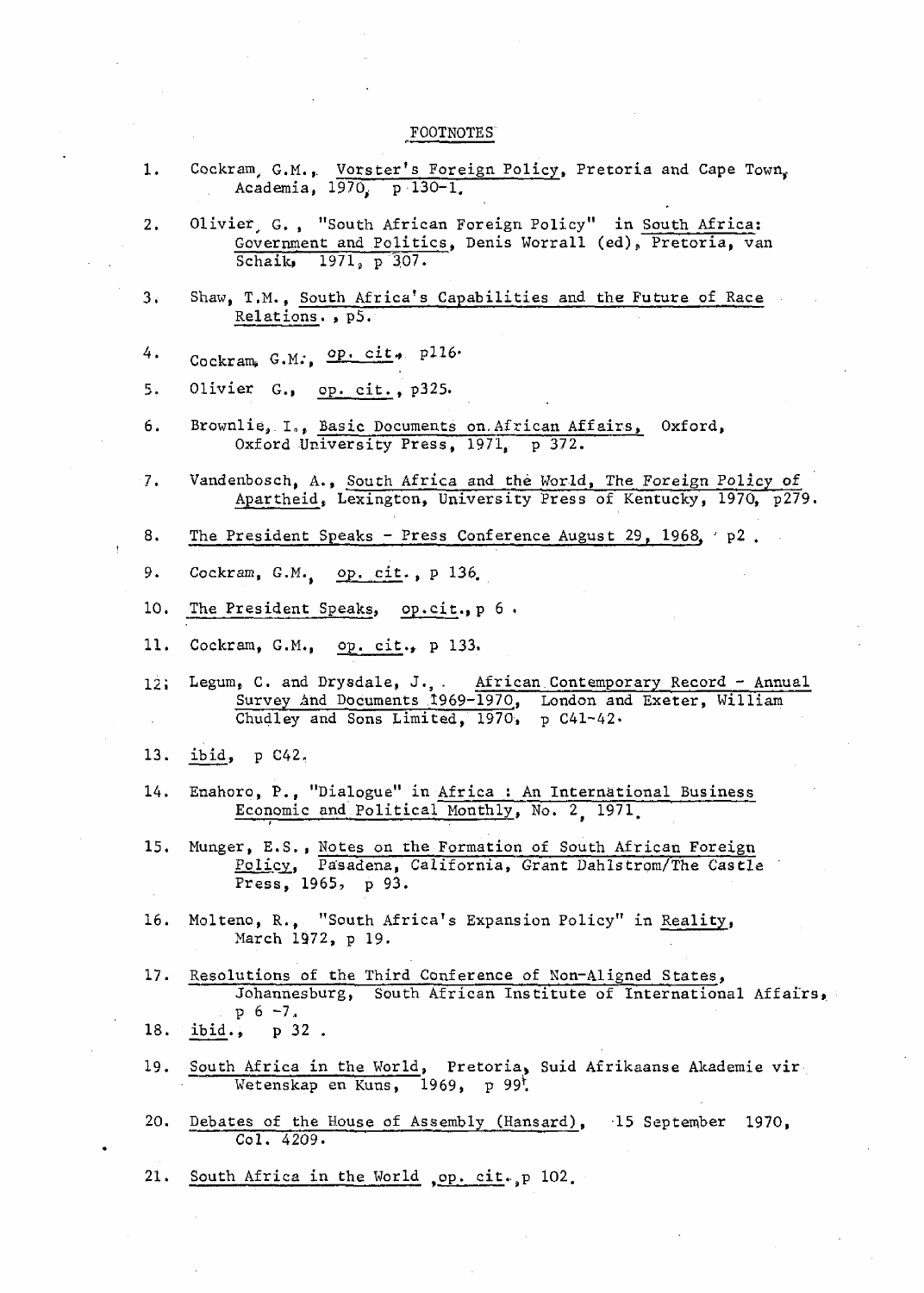$\mathcal{F}_{\mathcal{A}}$ 

| 22. | Debates of the House 'of Assembly, op. cit., Col. 4208.                                                                                      |
|-----|----------------------------------------------------------------------------------------------------------------------------------------------|
| 23. | The Star, Johannesburg, March 22, 1971.                                                                                                      |
| 24. | ibid, November 5, $1970.$                                                                                                                    |
| 25. | The Pretoria News, November 9, 1970.                                                                                                         |
| 26. | Rand Daily Mail, Johannesburg, November 30, 1970.                                                                                            |
| 27. | Die Vaderland, Johannesburg, November 6, 1970.                                                                                               |
| 28. | Bulletin of the Africa Institute, Vol. IX., No. 9, October 1971.                                                                             |
| 29. | West Africa, London, No. 2804., week ending March 5, 1971.                                                                                   |
| 30. | Interview between Mr. BJ. Vorster and Mr. E. Marco, Pretoria,<br>South African Department of Foreign Affairs, March 11, 1971,<br>$p. 1 - 2.$ |
| 31. | Rand Daily Mail, Johannesburg, April 29, 1971.                                                                                               |
| 32. | ibid.                                                                                                                                        |
| 33. | Rand Daily Mail, Johannesburg, April 30, 1971.                                                                                               |
| 34. | Hansard, May 13, 1971, Col. 6732.                                                                                                            |
| 35. | ibid., Col. 6733.                                                                                                                            |
| 36. | ibid., Col. 6736.                                                                                                                            |
| 37. | ibid., Co1. 6744.                                                                                                                            |
| 38. | West Africa, London, No. 2820,<br>Week ending July 2, 1971.                                                                                  |
| 39. | ibid.                                                                                                                                        |
| 40. | Africa Research Bulletin: Political, Social and Cultural Series<br>Vol. 8, No. 7, August 15, 1971, p 2157.                                   |
| 41. | The Star, Johannesburg, July 3, 1971.                                                                                                        |
| 42. | Die Transvaler, Johannesburg, August 12, 1971.                                                                                               |
| 43. | The Star, Johannesburg, August 18, 1971.                                                                                                     |
| 44. | Africa Research Bulletin : Political, Social and Cultural Series<br>Vol. 8, No. 8, September 15, 1971.                                       |
| 45. | The Times, London, August 19, 1971.                                                                                                          |
| 46. | Africa Research Bulletin, Vol. 8, No. 8, September 15, 1971.                                                                                 |
| 47. | The Star, Johannesburg, August 20, 1971.                                                                                                     |
| 48. | The Times, London, August 20, 1971.                                                                                                          |
| 49. | The Star, Johannesburg, August 20, 1971.                                                                                                     |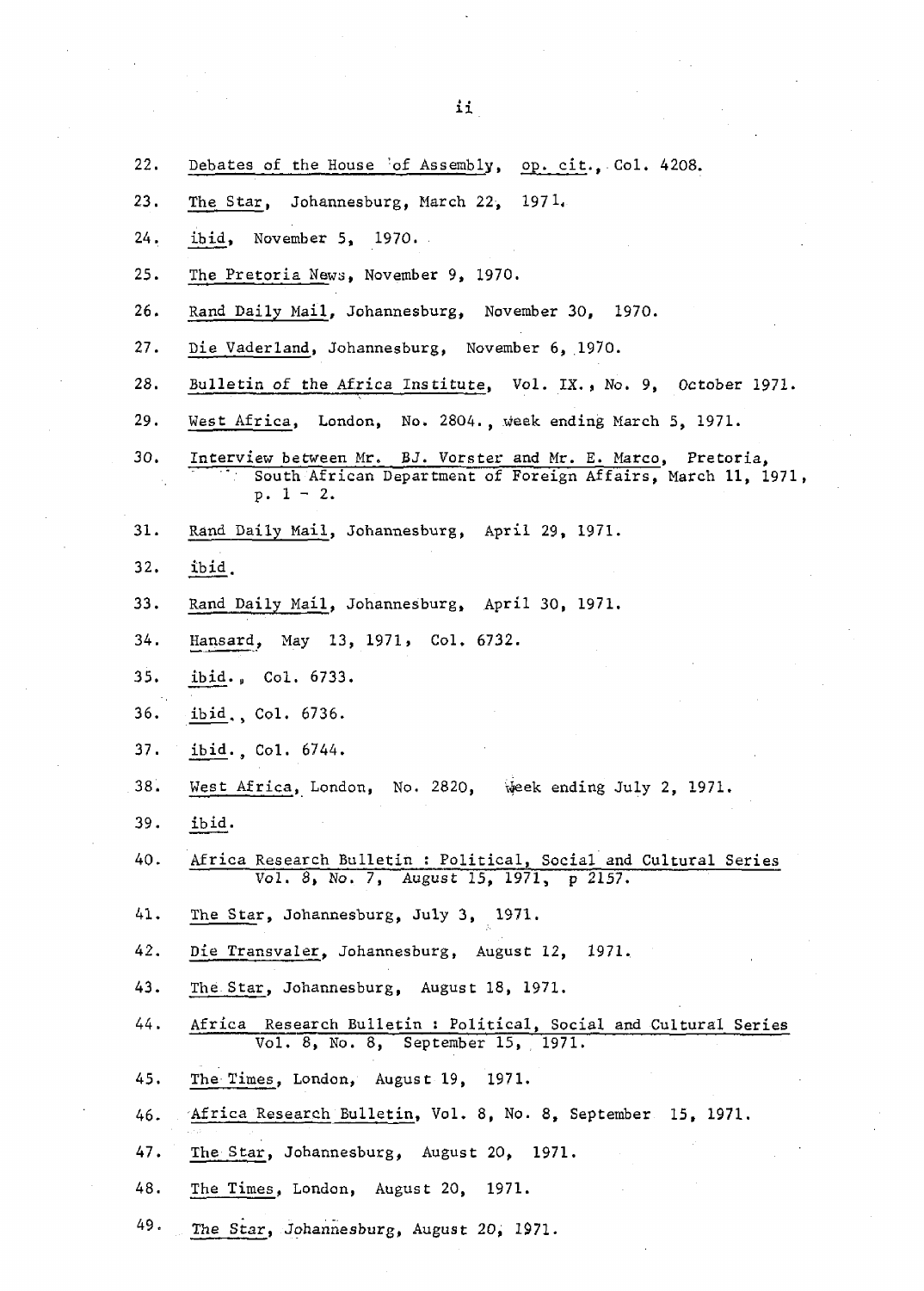- 50< The Star, Johannesburg, August 19, 1971.
- 51. ibid. .August 21, 1971.
- 52. The Times, London, August 20, 1971.
- 53. Uba, S. "Banda's Black Art" in Africa : An International Business, Economic and Political Monthly, No. 4. 1971, p 53.

Economic and Political Monthly.. No. 4., 1971. p 53.

- 54. ibid., p54.
- Time, New York, August 30, 1971., p 40. 55.
- 56. America Reports, U.S.I.S., Vol. 11, No. 5, February 16, 1972. 56. America Reports, U.S.I.S.(, Vol. 11, No. 5, February 16, 1972.
- 57 The Star Company of Stars, Stars, Stars, Stars, Stars, Stars, Stars, Stars, Stars, Stars, Stars, Stars, Stars, Stars, Stars, Stars, Stars, Stars, Stars, Stars, Stars, Stars, Stars, Stars, Stars, Stars, Stars, Stars, Sta
- 58. ibid., June 24, 1972. 58. ibid., June 24, 1972.
- 59. Times of Zambia, Lusaka, July 15, 1972. 59. Times of Zambia, Lusaka, July 15, 1972.
- 60. "New Dawn Coming? Four views of a changing scene " in Africa Report, New York, Vol. 17, No. 2, February 1972.
- 61. Africa : An International Business, Economic and Political Monthly,<br>No. 2, 1971, p8.  $No. 2, 1971.$
- 62. vide Molteno, R. in Reality, January and March 1972, from which this is largely drawn.
- 63. Enahoro, P., op. cit., p 18. 63. Enahoro, P., op. cit., p 18.
- Nkoana, M., "No Compromise with Evil, " in Africa Report, New York, Vol. 17, No. 2., February 1972., p 28.  $64.$
- 65.  $29.$
- 66. The Star, Johannesburg, March 21, 1972.
- 67. Shaw, T.M., op. cit., p 6.
- 68. Uba, S., op. cit., p 54.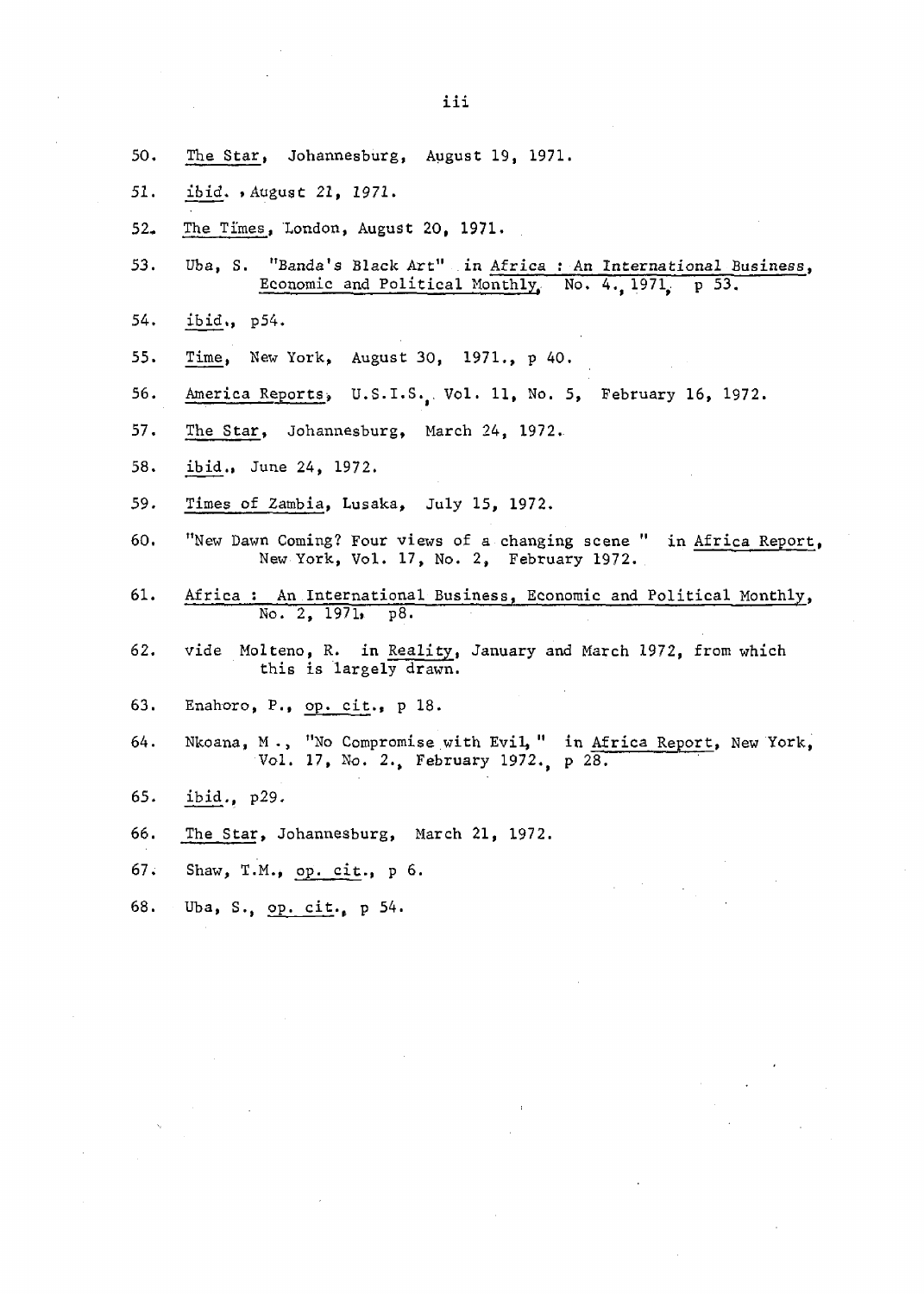#### BIBLIOGRAPHY

#### BOOKS

- 1) Brownlie, Ian, Basic Documents on African Affairs, Oxford, Oxford University Press, 1971.
- 2) Cockram, Gail-Maryse, Vorster's Foreign Policy, Pretoria and Cape Town, Academia, 1970.
- 3) Legum, Colin, and Drysdale, John, Africa Contemporary Record-Annual Survey and Documents 1969-1970, London and Exeter, William Chudley and Sons Limited, 1970.
- 4) Munger, Edwin S., Notes on the Formation of South African Foreign Policy, Pasadena, California, Grant Dahlstrom/The Castle Press, 1965.
- 5) Rhoodie, Eschel, The Third Africa, Cape Town, Nationale Boekhandel, 1968.
- 6) Spence, J.E.,Republic under Pressure A Study of South African Foreign Policy, London, New York and Toronto, Oxford University Press, 1965.
- 7) Vandenbosch, Amry, South Africa and the World, The Foreign Policy of Apartheid, Lexington, University Press of Kentucky, 1970.
- 8) Oliver, Gerrit, "South African Foreign Policy" in South Africa: Government and Policies, Denis Worrall (ed), Pretoria, van Schaik,  $1971.$
- 9) South Africa in the World: Lectures delivered at the A.G.M. of the Suid-Afrikaanse Akademie vir Wetenskap en Kuns, July 1969, Pretoria.
- 10) Suid Afrika in Uitwaartse Bewegingi Referate gelewer by geleentheid van die Derde Simposium oor die internasionale politiek, Potchefstroom 22 Augustus 1969.

#### OFFICIAL AND SEMI-OFFICIAL DOCUMENTS

- 1) Debates of the House of Assembly (Hansard) First Session Fourth. Parliament - Republic of South Africa. 17 July - 2 October 1970 : 15th September 1970, Col. 4206-4212.
- 2) Debates of the House of Assembly(Hansard) Second session Fourth Parliament - Republic of South Africa. 29 January - 16 June, 1971 : 13th May 1971, Col. 6732-6748.
- 3) Interview granted in Cape Town on March 11, 1971 by the Prime Minister of South Africa, the Hon. B.J. Vorster to Mr. Edmond Marco, Regional Director for Southern Africa of Agence France Presse.
- 4) America Report United States Information Service, Vol. 11, No. 5, February 16, 1972.
- 5) America Report United States Information Service, Vol. 11, No.6, February 16, 1972.
- 6) America Report United States Information Service, Vol. 11, No. 11, June 28, 1972.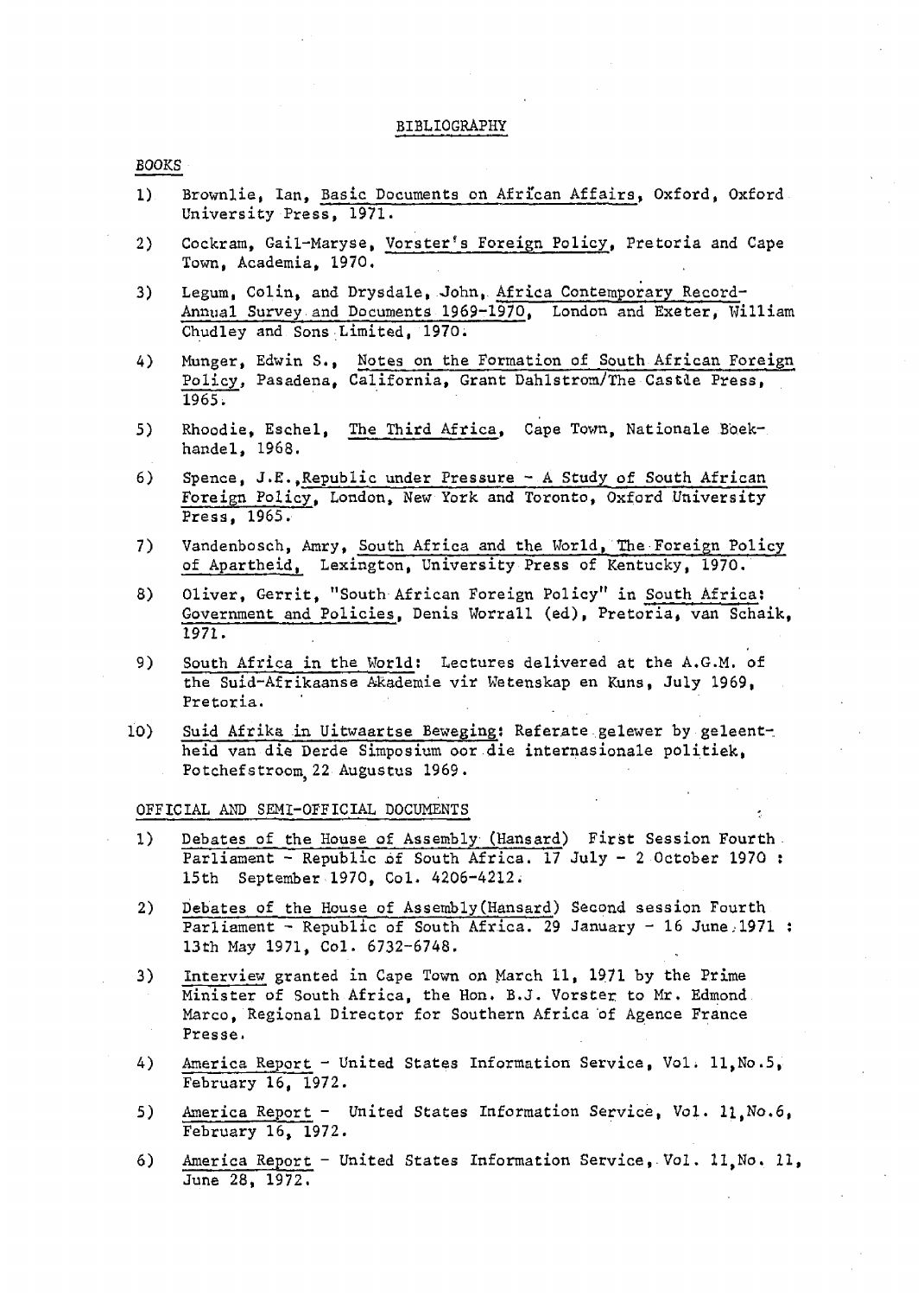- 7) Malawi admitted to the Jnited Nations, Address to the General Assembly by the President of Malawi, Ngwazi Dr. Kamuzu Banda, December 2, 1964 (Africa Institute^
- 8) Address to the Malawi Parliament by His Excellency The President, March 29, 1967. Agreements with South Africa and Portugal. (Africa Institute).
- 9) Malawi Congress Party : Opening Address by the President of Malawi, Ngwazi Dr. Kamuzu Banda, 1967 (Africa Institute).
- 10) Malawi at the United Nations Address to the 22nd Session of the General Assembly, 1967 (Africa Institute).
- 11) Interview between His Excellency The President Ngwazi Dr. Kamuzu Banda and Hans Germani, correspondent of 'Die Welt' on March 16, 1968 (Africa Institute ).
- 12) Speeches made by His Excellency the President Ngwazi Dr. Kamuzu Banda during his visit abroad 27 May-21 June, 1968 (Africa Institute).
- 13) The President Speaks on the occasion of the 2nd Republic Anniversary Celebration, July 6, 1968 and the 10th Anniversary of the return. to Malawi of his Excellency The President Ngwazi Dr. Kamuzu Banda (Africa Institute).
- 14) The President Speaks Press Conference given by His Excellency The President Ngwazi Dr. Kamuzu Banda on 29 August 1968 (Africa Institute),
- 15) The President Speaks Press conference at Chileka Airport by His Excellency the President on his departure and return from the Commonwealth Prime Ministers Conference from Jan. 4-14 1969, (Africa Institute)\*
- 16) Press conference held at Chicheri House, Blantyre on July 8 1969, attended by His Excellency The President Ngwazi Dr. Kamuzu Banda.

#### JO.JENALS, PAPERS, ARTICLES and MAGAZINES

- 1) Leistner, G.M.E. Malawi and South Africa and the Issue of Closer Economic Co-operation (Africa Institute).
- 2) Molteno, Robert, The Implications of South Africa's "Outward Looking" Policy, Africa Bureau, February 1971.
- 3) Shaw, Timothy M. South Africa's Military Capabilities and the Future of Face Relations, (Presented to Conference on Africa in World Affairs, Makerere, December, 1969.
- 4) Speck, Samuel W., Ma<u>lawi in the Southern African</u> Nexus, Presented to the 13th Annual Meeting of the Africa Studies Assoc., Boston, 21 - 24 October 1970 .
- 5) Webster, E.M.» Dr. Banda. Prophet of Pragmatism? South African Institute of International Affairs, 27 August 1968 .
- 6) Molteno, Robert, "South Africa's Expansion Policy", Reality, November, 1971, January and March, -1972.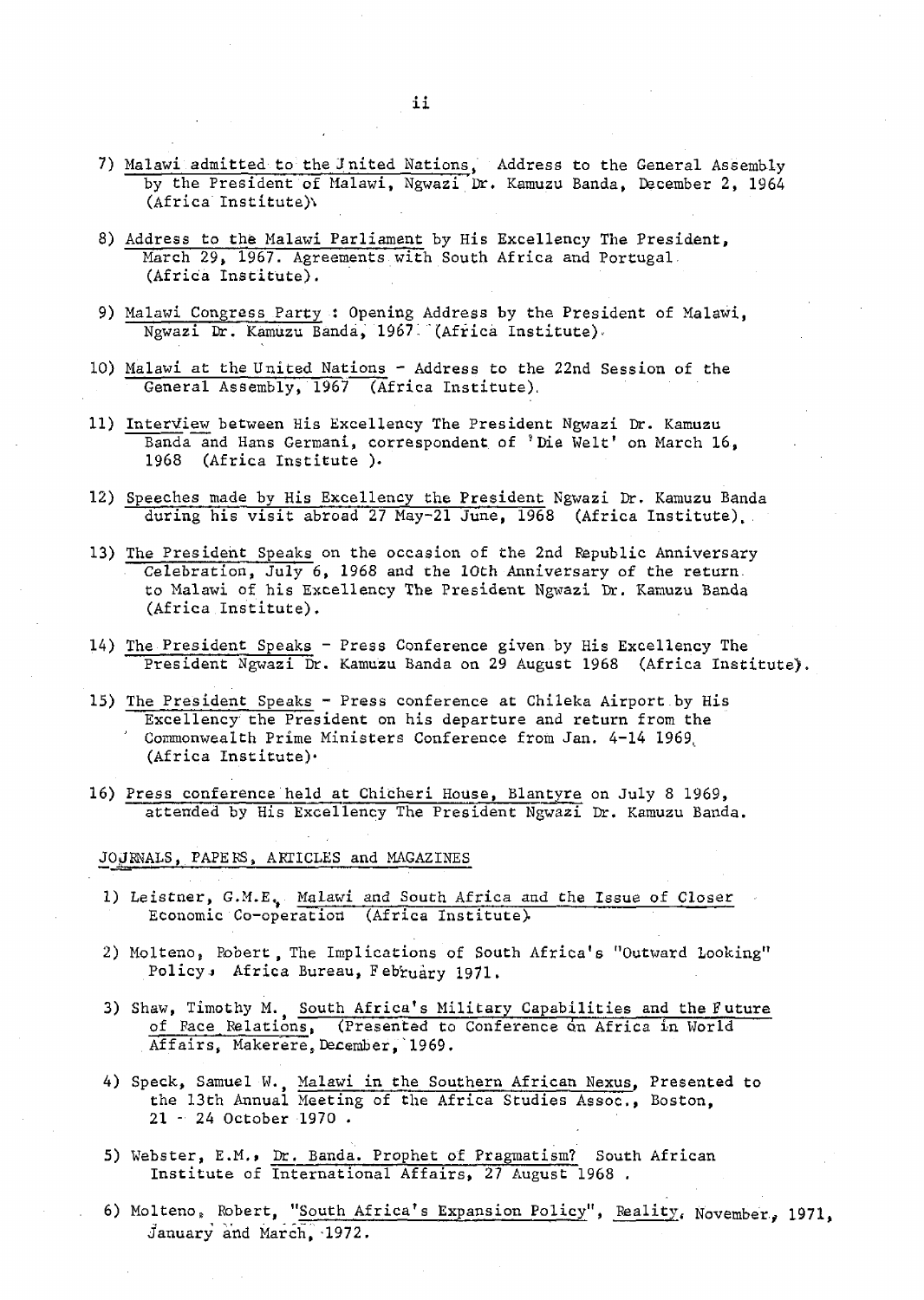- 7) Turner, Biff, "A Fresh Start for the Southern African Customs Union", African Affairs. Vol. 70 No. 286, July 1971.
- 8) Enahoro, Peter, "Dialogue", Africa : An International Business, Economic and Political Monthly, No.2, 1971.
- 9) Uba, Sam, "Banda's Black Art" Africa : An International Business, Economic and Political Monthly, No. 4, 1971.
- 10) La Guma, Alex, "Dialogue'a gross betrayal'", Ngubane, Jordan K. "Work from Within", Nkoana, Matthew "No compromise with Evil", and Pogrund, Benjamin "A Change in Direction", in "New Dawn Coming? Four views of a changing scene", Africa Report, Vol. 17, No. 2, February, 1972.
- 11) Lejeune, B.J., "South Africa's Prospective Partners" Bulletin of the Africa Institute, Vol. X, No. 8, September, 1971.
- 12) Bulletin of the Africa Institute, Vol. IX, No. 1, February, 1971.
- 13) Bulletin of the Africa Institute, Vol. IX, No. 9, October, 1971.
- 14) Time, New York, 30 August, 1971.
- $15)$ Resolutions of the Third Conference of Non-Aligned States, Lusaka, 8-10 September, 1970, with Selected Conference Statements and Comments, South African Institute of International Affairs.
- $16)$ Africa Research Bulletin : Political, Social and Cultural Series a) Covering March 1-31, 1971; Vol. 8, No. 3, April 15, 1971. b) Covering July 1-31, 1971; Vol.8, No. 7, August 15, 1971. c) Covering August 1-31, 1971; Vol. 8, No. 8, September 15, 1971. d) Covering September 1-30, 1971; Vol. 8, No. 9, October 15, 1971 e) Covering October 1-31, 1971; Vol. 8, No. 10, November 15, 1971 f) Covering December 1-31, 1971; Vol.8, No. 12, January 15, 1972. g) Covering March 1-31, 1972. Vol. 9, No. 3, April 15, 1972.
- 17) West Africa, No. 2803, week ending March 5, 1971.
- West Africa , No. 2804, week ending March 12, 1971.  $18)$
- $19)$ West Africa, No. 2820, week,ending July 2, 1971.
- 20) Wast Africa, No. 2821, week ending July 9, 1971.
- $21)$ West Africa, No. 2822, week ending July 16, 1971.
- 22) S.A.B.C. Survey Current Affairs, Broadcast on the English Service; 29 January 1971, 20 April 1971, 29 April 1971, 1 June 1971, 17 June 1971, 3 August 1971, 16 August 1971, 26 August 1971, 25 October 1971, 12 January 1972, 7 March 1972, 8 March 1972, 10 March 1972, 24 March 1972, 5 May 1972.
- 23) Africa: An International Business, Economic and Political Monthly, Wo. 2, 1971.

#### NEWSPAPERS

- lj The Mew York Times, March 31, 1971.
- 2) The Times, London.March 24, August 7, 17, 18, 19, 20, 21, 23, 1971; July 15, 1972.
- 3) Times of Zambia, Lusaka, July 15, 1972.
- 4) Financial Gazette, Johannesburg, June 30, 1972.